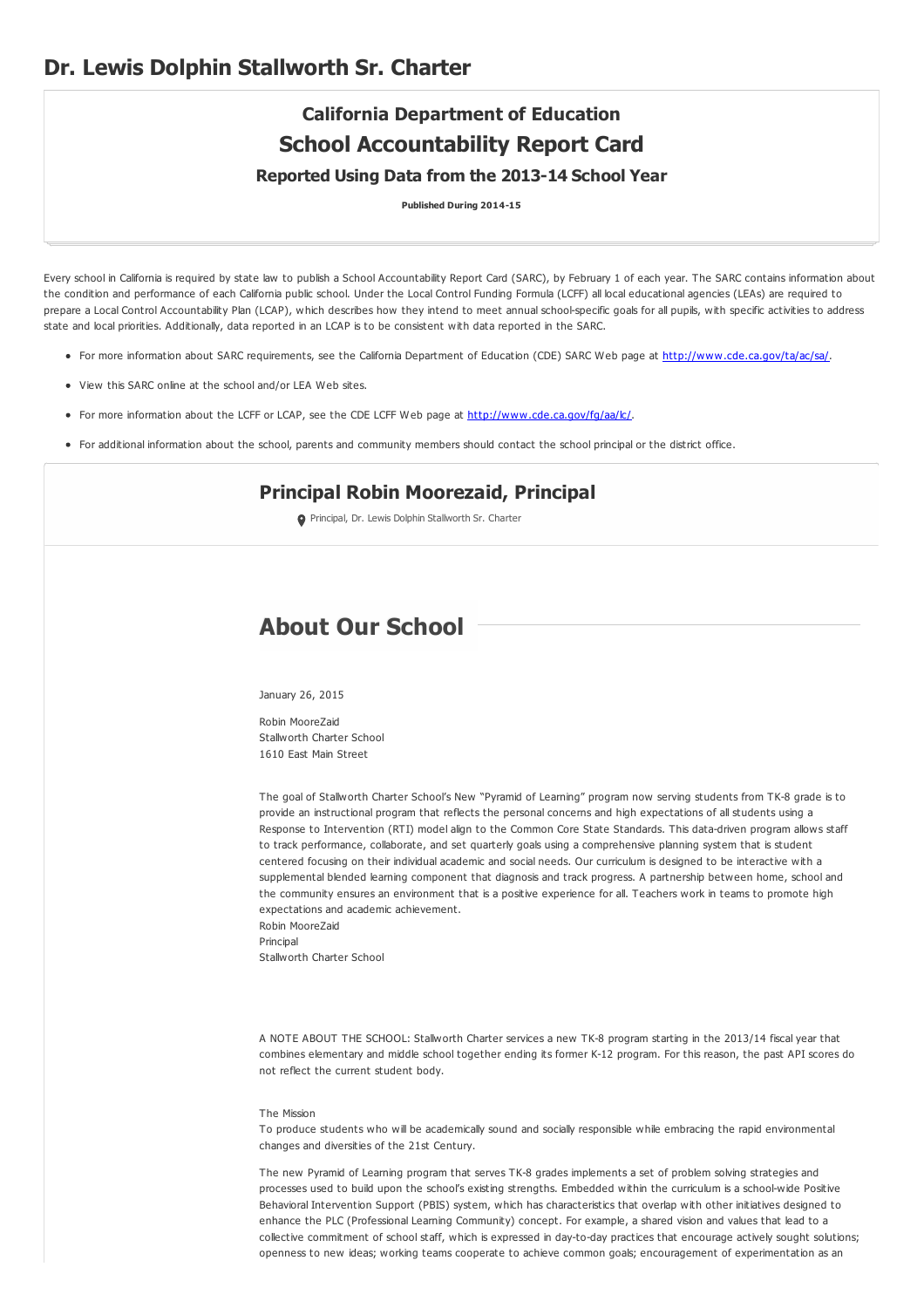### 2013-14 SARC - Dr. Lewis Dolphin Stallworth Sr. Charter

opportunity to learn; continuous improvement based on evaluation of outcomes; and reflection in order to study the operation and impacts of actions taken while aggressive, unsafe behaviors are discouraged. We emphasize respect, responsibility, reflection, cooperation, and other highly valued character traits, which are taught, encouraged, and practiced..

### Tier I

It is estimated that the first tier reach 80% of the student population with a curriculum designed to meet the challenges of the Common Core State Standards (CCSS). Our curriculum materials are more digitally interactive with an adequate amount of online resources adaptable to the revisions of the Common Core Standards. Formative and summative assessments are embedded within the materials alongside the school-wide benchmarks (what the students should know at grade level) so that teachers focus on student learning. This allows students the opportunity to use what they have learned in new situations or new texts so that they transfer and apply their understanding. The reading materials make it easy to differentiate, manage groups, and personalize instruction. The math material combines a comprehensive math curriculum, powerful best practices in teaching, and easy to use technology for personalized instruction that effectively addresses the students' specific need.

#### Tier II

Targeted Intervention is the second tier of the program designed for an estimated 15% of students who are struggling with either learning deficits or behavioral hindrances. At this level students are provided with support in small groups inside or outside the classrooms under the teacher or educational leader's directions. This allows for assistance with areas of need using instruments such as an electronic instruction program, tutors, counselors, or resource specialists. This tier also allows for more targeted yet positive focus for enhancing the culture, which includes a leadership component implemented for specific groups. The leadership component is designed to empower students to recognize their intrinsic abilities to lead in all areas of their life. Leadership development training helps students connect with the essence of their unique gifts and talents by recognizing and embracing strengths while breaking free from the barriers of self-imposed limits. The main purpose of this program is to prepare students for the next phase in their journey towards being college and careers ready.

Another initiative that enhances this level is the extra-curricular activities designed specifically for interest groups. Students who have various activities and interests are encouraged to vote and or design clubs of concentration.

#### Tier III

This level services students needing Intensive support. We have implemented a 3rd tier that promotes the success of students whose learning have been impacted by learning and behavioral deficits on several areas of development. They also require intense and frequent supports to optimize their learning achievements. At this level, we reach-out to an estimated 5% of the population.

What do intensive supports include?

- professional services from speech and language pathologists, psychologists, occupational therapists, social workers, etc.;
- extra help from student support teachers;
- medical or community-based services/referrals; and,
- assistive technologies such as computer software or hardware

# **Contact**

1610 East Main St. Stockton, CA 95205-5521

Phone: 209-948-4511 E-mail: **[rmoorezaid@stallworthcharter.org](mailto:rmoorezaid@stallworthcharter.org)** 

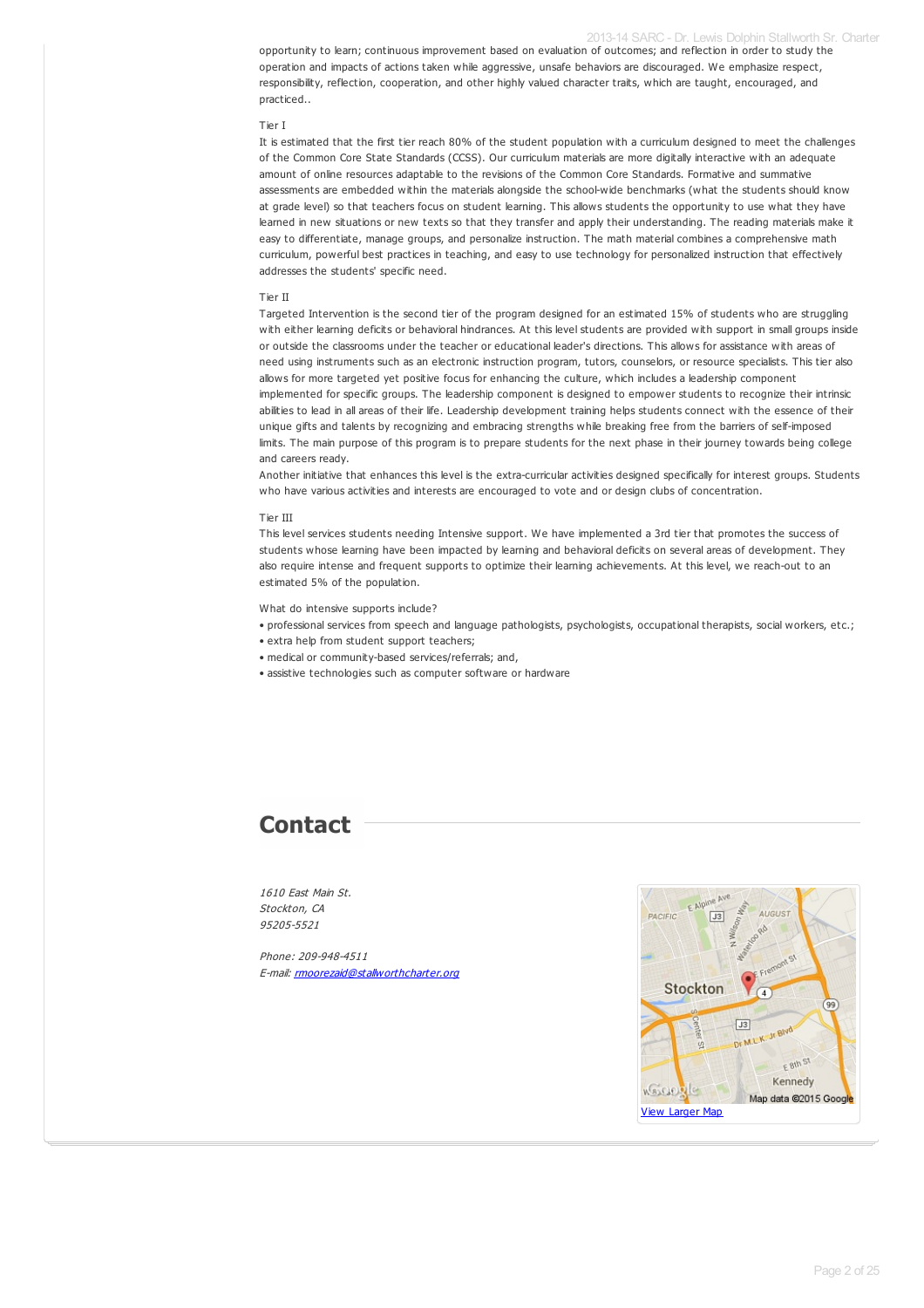# **About This School**

## **Contact Information - Most Recent Year**

| School                                       |                                          | <b>District</b>                     |                          |                         |
|----------------------------------------------|------------------------------------------|-------------------------------------|--------------------------|-------------------------|
| <b>School Name</b>                           | Dr. Lewis Dolphin Stallworth Sr. Charter | <b>District Name</b>                | Stockton Unified         |                         |
| <b>Street</b>                                | 1610 East Main St.                       | <b>Phone Number</b>                 | (209) 933-7000           |                         |
| City, State, Zip                             | Stockton, Ca, 95205-5521                 | <b>Web Site</b>                     | www.stockton.k12.ca.us   |                         |
| <b>Phone Number</b>                          | 209-948-4511                             | Superintendent<br><b>First Name</b> | Julie                    |                         |
| Principal                                    | Principal Robin Moorezaid, Principal     | Superintendent<br><b>Last Name</b>  | Penn                     |                         |
| <b>E-mail Address</b>                        | rmoorezaid@stallworthcharter.org         | <b>E-mail Address</b>               | jpenn@stockton.k12.ca.us |                         |
| <b>Web Site</b>                              | www.stallworthcharter.org                |                                     |                          |                         |
| County-District-<br><b>School (CDS) Code</b> | 39686760117853                           |                                     |                          | Last updated: 1/30/2015 |

## **School Description and Mission Statement (Most Recent Year)**

Dr. Lewis D. Stallworth Sr., Charter School, Inc. (DLDSSCSI) is an Independent Charter. Dr. Lewis Dolphin Stallworth, Sr., founded this Charter School to provide a safe environment where students can develop into competent, responsible, adaptive citizens who are physically fit, healthy lifelong learners and capable problem solvers.

The Vision for Stallworth Charter is one that fosters unity, honors interdependence, and encourages a sense of purpose through the educational process in a way that benefits the community and family.

The Mission Statement: To produce students who will be academically sound and socially responsible, while embracing the rapid environment changes and diversity in this 21st Century.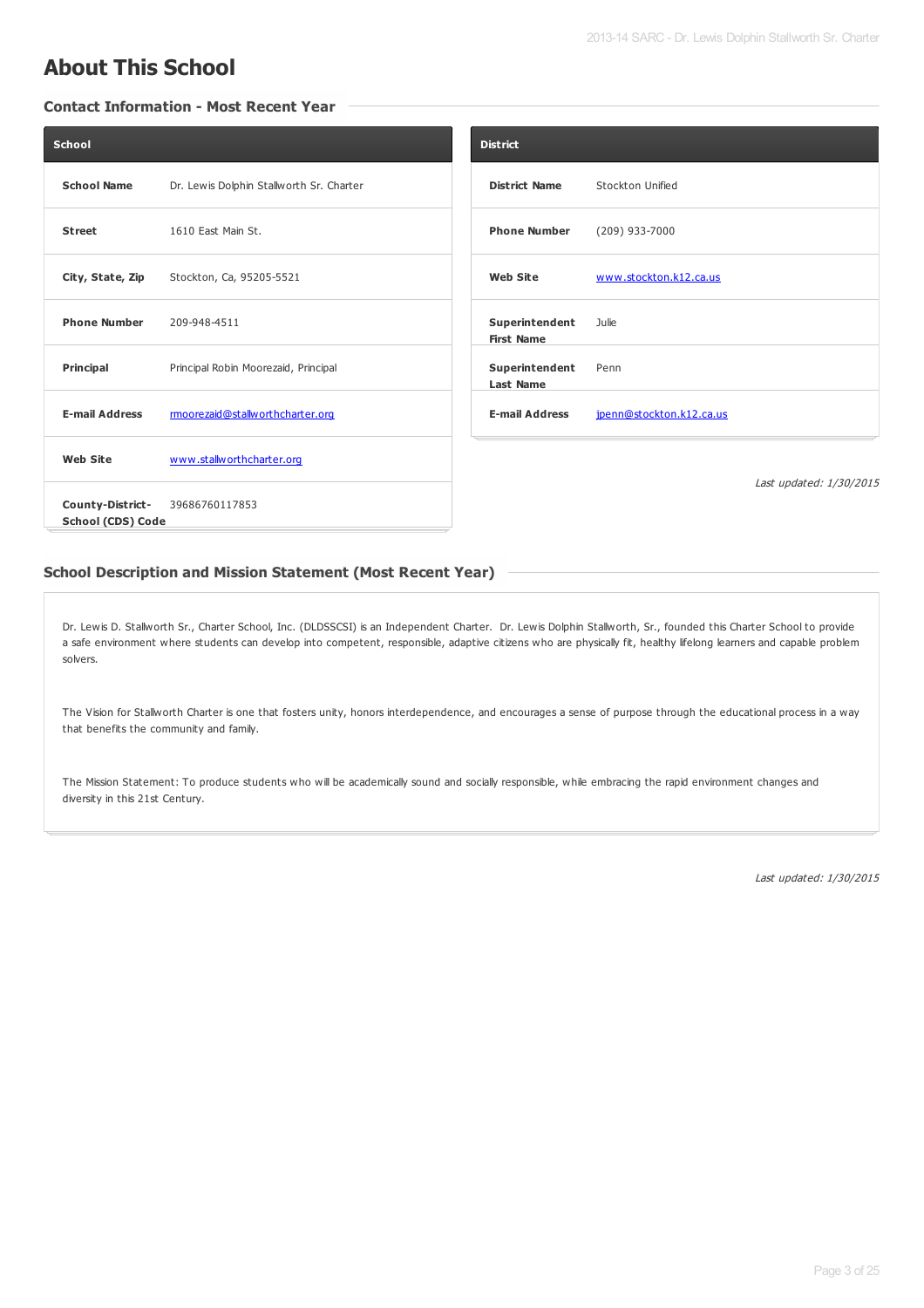# **Student Enrollment by Grade Level (School Year 2013-14)**

| <b>Grade Level</b>      | <b>Number of Students</b> |
|-------------------------|---------------------------|
| Kindergarten            | 24                        |
| Grade 1                 | 18                        |
| Grade 2                 | 28                        |
| Grade 3                 | 22                        |
| Grade 4                 | 14                        |
| Grade 5                 | 11                        |
| Grade 6                 | 17                        |
| Grade 7                 | 15                        |
| Grade 8                 | 12                        |
| <b>Total Enrollment</b> | 161                       |



Last updated: 1/30/2015

## **Student Enrollment by Student Group (School Year 2013-14)**

| Group                               | <b>Percent of Total Enrollment</b> |
|-------------------------------------|------------------------------------|
| Black or African American           | 47.2                               |
| American Indian or Alaska Native    | 0.0                                |
| Asian                               | 0.0                                |
| Filipino                            | 0.0                                |
| Hispanic or Latino                  | 43.5                               |
| Native Hawaijan or Pacific Islander | 0.0                                |
| White                               | 3.7                                |
| Two or More Races                   | 5.6                                |
| Socioeconomically Disadvantaged     | 99.4                               |
| English Learners                    | 26.7                               |
| Students with Disabilities          | 8.1                                |

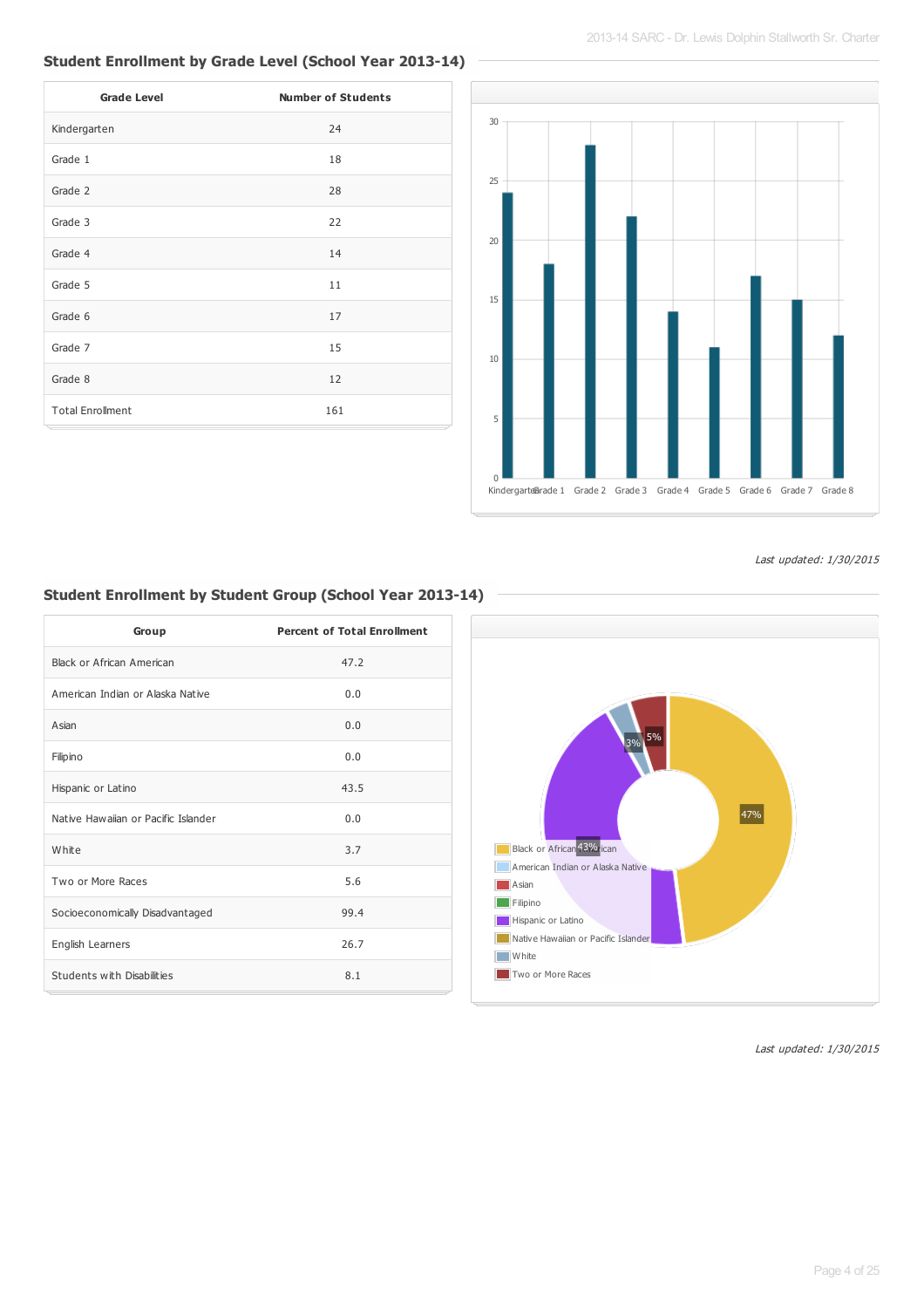# **A. Conditions of Learning**

# **State Priority: Basic**

The SARC provides the following information relevant to the Basic State Priority (Priority 1):

- Degree to which teachers are appropriately assigned and fully credentialed in the subject area and for the pupils they are teaching;
- Pupils have access to standards-aligned instructional materials; and
- School facilities are maintained in good repair.

### **Teacher Credentials**

| <b>Teachers</b>                                                                   | School         |                |                | <b>District</b> |
|-----------------------------------------------------------------------------------|----------------|----------------|----------------|-----------------|
|                                                                                   | $2012 -$<br>13 | $2013 -$<br>14 | $2014 -$<br>15 | $2014 -$<br>15  |
| With Full Credential                                                              | 10             | 7              | $\overline{4}$ |                 |
| Without Full Credential                                                           | $\Omega$       | $\mathcal{P}$  | $\overline{4}$ |                 |
| Teachers Teaching Outside Subject<br>Area of Competence (with full<br>credential) | 0              | $\Omega$       | 1              |                 |



### Last updated: 1/30/2015

#### **Indicator 2012- 13 2013- 14 2014- 15** Misassignments of Teachers of English Learners 1 1 2 Total Teacher Misassignments\* 1 1 1 2 Vacant Teacher Positions 0 1 1 1 1

**Teacher Misassignments and Vacant Teacher Positions**



Note: "Misassignments" refers to the number of positions filled by teachers who lack legal authorization to teach that grade level, subject area, student group, etc.

\* Total Teacher Misassignments includes the number of Misassignments of Teachers of English Learners.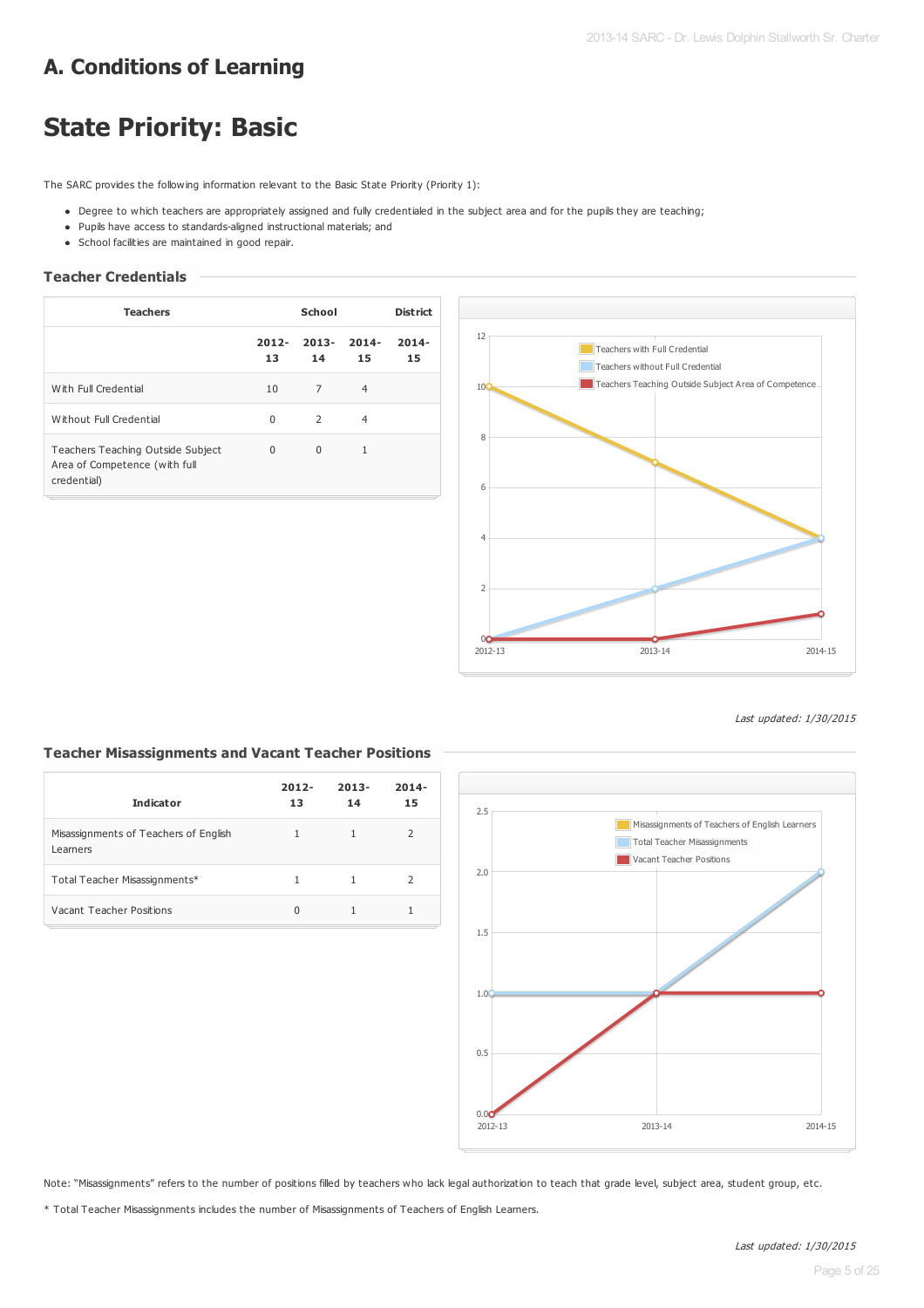# **Core Academic Classes Taught by Highly Qualified Teachers (School Year 2013-14)**

| <b>Location of Classes</b>          | Percent of Classes In Core Academic Subjects Taught by<br><b>Highly Qualified Teachers</b> | Percent of Classes In Core Academic Subjects Not Taught by<br><b>Highly Qualified Teachers</b> |
|-------------------------------------|--------------------------------------------------------------------------------------------|------------------------------------------------------------------------------------------------|
| This School                         | 85                                                                                         | 15                                                                                             |
| All Schools in District             | 96                                                                                         | 4                                                                                              |
| High-Poverty Schools<br>in District | 96                                                                                         | $\overline{4}$                                                                                 |
| Low-Poverty Schools<br>in District  | 100                                                                                        | 0                                                                                              |

Note: High-poverty schools are defined as those schools with student eligibility of approximately 40 percent or more in the free and reduced price meals program. Lowpoverty schools are those with student eligibility of approximately 39 percent or less in the free and reduced price meals program.

Last updated: 1/30/2015

## **Quality, Currency, Availability of Textbooks and Instructional Materials - Most Recent Year**

### Year and month in which data were collected: July 2013

| <b>Subject</b>        | Textbooks and Instructional Materials/year of<br>Adoption        | <b>From Most Recent</b><br><b>Adoption?</b> | <b>Percent Students Lacking Own</b><br><b>Assigned Copy</b> |
|-----------------------|------------------------------------------------------------------|---------------------------------------------|-------------------------------------------------------------|
| Reading/Language Arts | Reading Street Text (Grades K - 7)                               | Yes                                         | 0.0                                                         |
|                       | Reading & Writing Street Student Notebook<br>(Grades $K - 7$ )   |                                             |                                                             |
|                       | Literature Volume 1 and 2 (Grade 8)                              |                                             |                                                             |
|                       | Teacher Additons Readings accmpanied each<br><b>Student Text</b> |                                             |                                                             |
|                       | September 2014:                                                  |                                             |                                                             |
|                       | Paperback Collection Seriers:                                    |                                             |                                                             |
|                       | - The Hunger Games                                               |                                             |                                                             |
|                       | - Captain Underpants                                             |                                             |                                                             |
|                       | - Diary of a Wimpy Kid                                           |                                             |                                                             |
| Mathematics           | enVision Math (Grades K - 5)                                     | Yes                                         | 0.0                                                         |
|                       | Digits (Grade 6 - 8)                                             |                                             |                                                             |
|                       | enVision Math Student Workbook                                   |                                             |                                                             |
|                       | Teachers Edition to accompany Student Text                       |                                             |                                                             |
|                       | Instructional CD's for each Grade                                |                                             |                                                             |
| Science               | Nav Energy Foundations                                           | Yes                                         | 0.0                                                         |
|                       | Nav Evergy in Physical Systems                                   |                                             |                                                             |
|                       | Science Navigator Process Skills                                 |                                             |                                                             |
|                       | Science Nav Energy Foundations Teacher Kit                       |                                             |                                                             |
|                       | Science Nav Energy in Living Systems Teacher Kit                 |                                             |                                                             |
|                       | Science Nav in Physical Process Skills Teacher Kit               |                                             |                                                             |
|                       | Science Lab:                                                     |                                             |                                                             |
|                       | -Safety Goggles                                                  |                                             |                                                             |
|                       | -Balance Living Digital Pocket Scales                            |                                             |                                                             |
|                       | -6 Piece Pyrex Glass Test Tube Set with Caps and<br>Rack         |                                             |                                                             |
|                       | -MaxiMatic EDB-302BF Elite Cuisine Electric Double               |                                             |                                                             |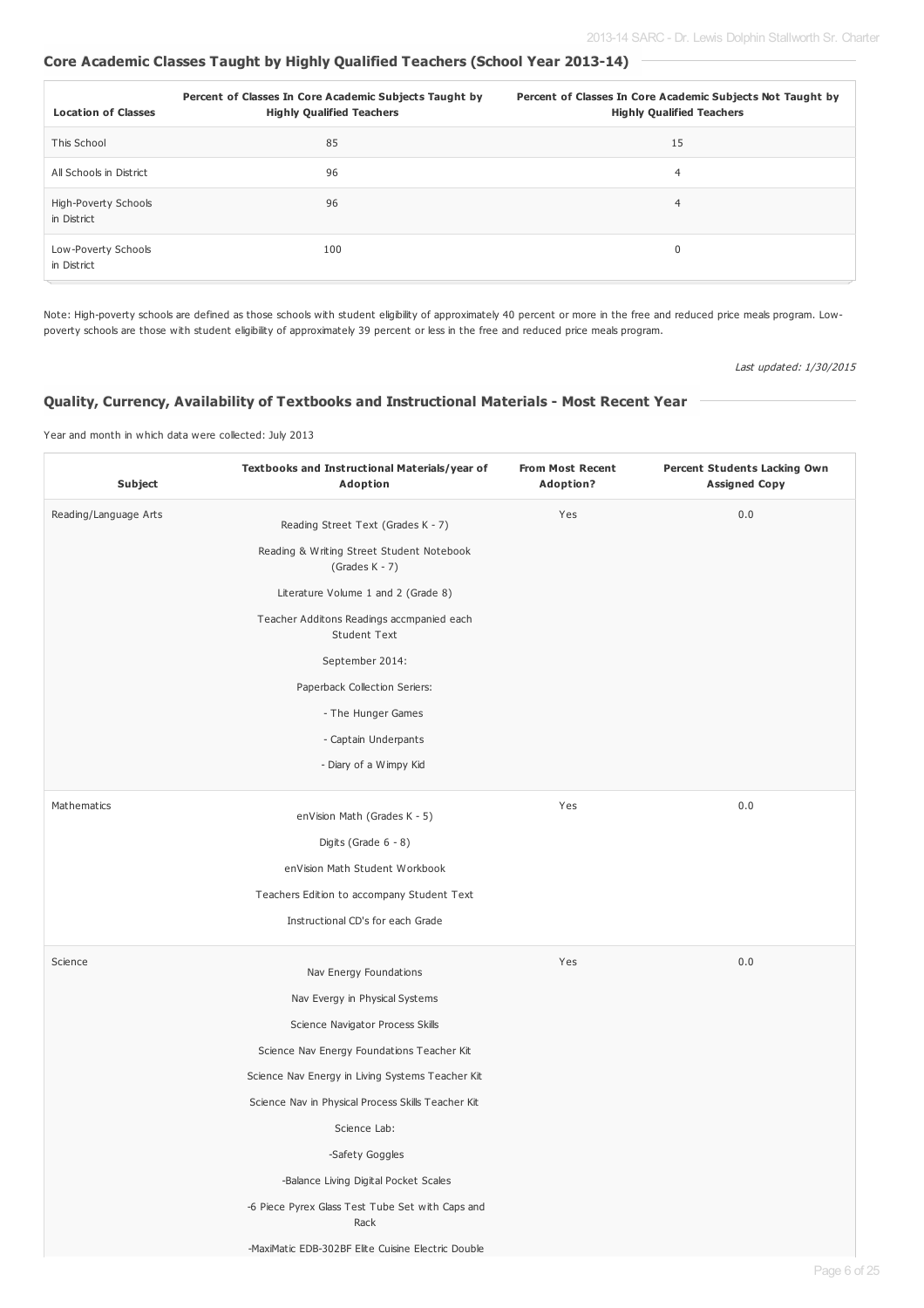| <b>Buffet Burner</b>                                   | LOTO TT OF WIND LOWS DOID MIT ORGHWORT ON OF |
|--------------------------------------------------------|----------------------------------------------|
| History-Social Science                                 | 0.0                                          |
| Foreign Language                                       | 0.0                                          |
| Health                                                 | 0.0                                          |
| Visual and Performing Arts                             | 0.0                                          |
| Science Laboratory Equipment<br>$\text{(grades 9-12)}$ | 0.0                                          |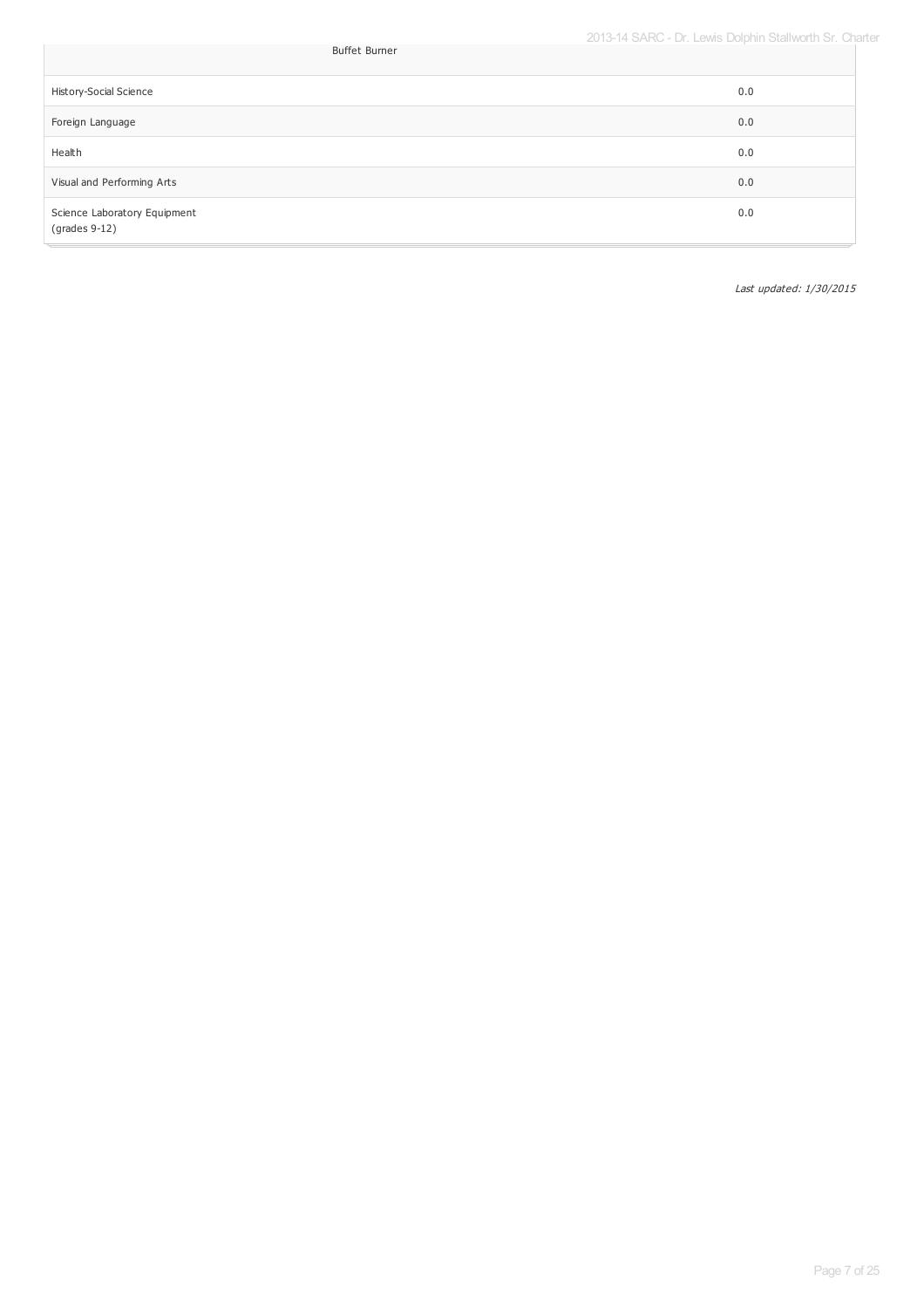### **School Facility Conditions and Planned Improvements - Most Recent Year**

The safety and cleanliness of the school is adequate. The school is secured and safe for all students. The school is cleaned and maintained daily. All interior repairs are made as needed.

Our recent facility improvements included new sprinkler heads, motion lights in all bathroom and hallways for security, painted hallways, classroom, and outside stairways. We installed new paper towel and tissue holders in all restrooms, cleaned vents and hoods in kitchen, and installed extra outlets where needed to ensure safety to prevent possible outages. Extra mulch was added to the playground to ensure a greater levels of safety for student play, the gates were repaired to ensure safe passage, and additional handles were added to permit easy access for exiting.

No repairs are needed for the structure or roof, the school is structurally sound.

Last updated: 1/30/2015

## **School Facility Good Repair Status - Most Recent Year**

| <b>System Inspected</b>                                               | Rating | <b>Repair Needed and Action Taken</b><br>or Planned                                                                                                                                                                                       |
|-----------------------------------------------------------------------|--------|-------------------------------------------------------------------------------------------------------------------------------------------------------------------------------------------------------------------------------------------|
| Systems: Gas Leaks,<br>Mechanical/HVAC, Sewer                         | Good   | Air Condition Units repaired as<br>needed.                                                                                                                                                                                                |
| Interior: Interior Surfaces                                           | Good   | All Interior walls, floors are repaired<br>as needed.                                                                                                                                                                                     |
| Cleanliness: Overall<br>Cleanliness, Pest/Vermin<br>Infestation       | Good   |                                                                                                                                                                                                                                           |
| Electrical: Electrical                                                | Good   | Extra electrical outlets were added<br>to prevent possible shortages.                                                                                                                                                                     |
| Restrooms/Fountains:<br>Restrooms, Sinks/Fountains                    | Good   | Restrooms are cleaned and<br>maintained daily, repairs as needed.<br>We are planning to put water<br>fountains in the playground area.                                                                                                    |
| Safety: Fire Safety, Hazardous<br><b>Materials</b>                    | Good   | All hazardous materials are in a<br>locked cabinet with and additional<br>padlock. Sprinkler system were<br>updated to meet safety standards.                                                                                             |
| Structural: Structural<br>Damage, Roofs                               | Good   | No repairs were needed for the<br>structure or roof, the school is<br>structually sound.                                                                                                                                                  |
| External: Playground/School<br>Grounds,<br>Windows/Doors/Gates/Fences | Good   | Extra mulch was added to the<br>playground to ensure greater levels<br>of safety for students while playing,<br>the gates were repaired to ensure<br>safe passage, additional handles<br>were added to permit easy access<br>for exiting. |

# **Overall Facility Rate - Most Recent Year**

Overall Rating Good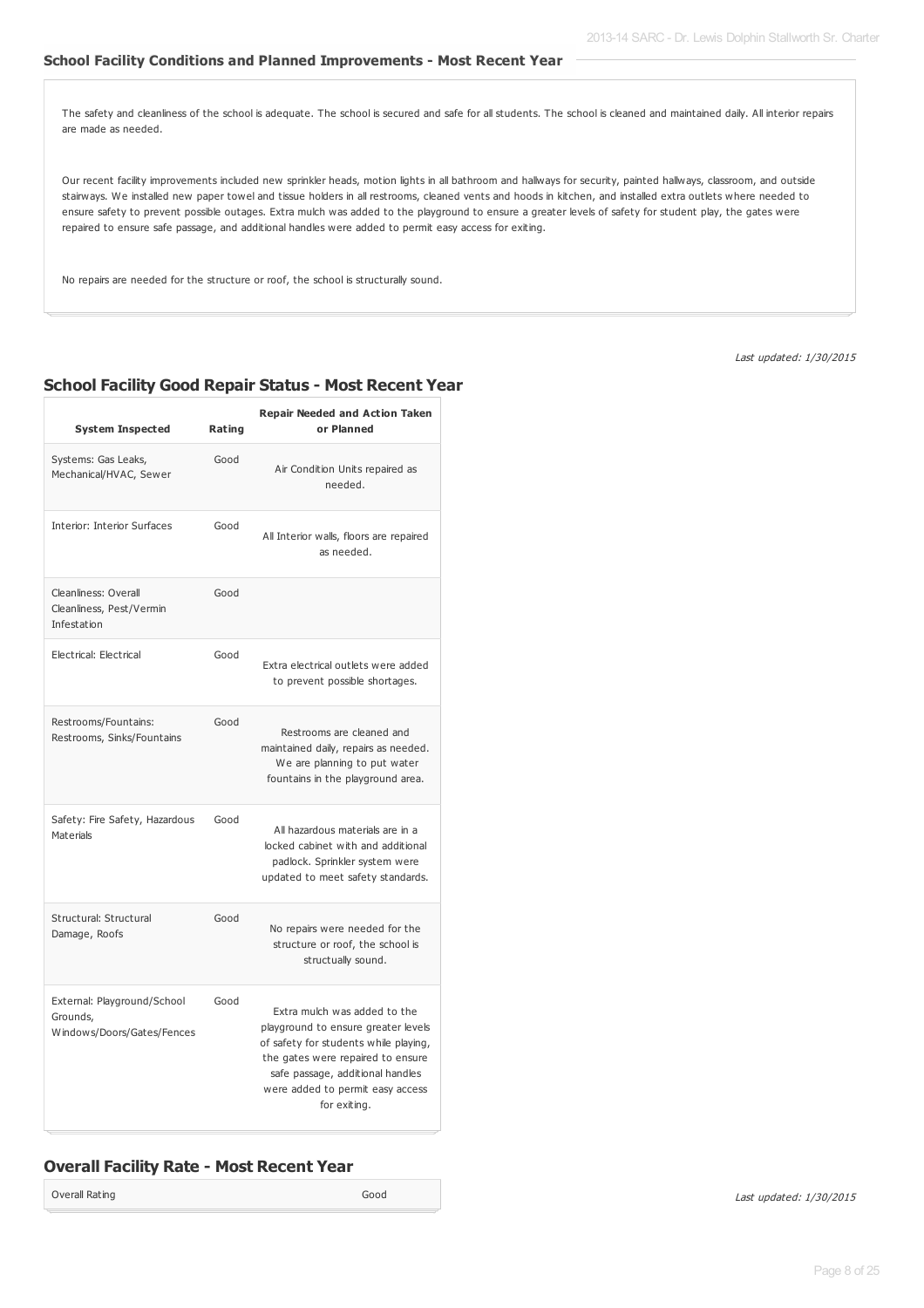# **B. Pupil Outcomes**

# **State Priority: Pupil Achievement**

The SARC provides the following information relevant to the Pupil Achievement State Priority (Priority 4):

- Statewide assessments (i.e., California Assessment of Student Performance and Progress and its successor the Standardized Testing and Reporting Program); • The Academic Performance Index; and
- 
- The percentage of pupils who have successfully completed courses that satisfy the requirements for entrance to the University of California and the California State University, or career technical education sequences or programs of study.

### **California Assessment of Student Performance and Progress/ Standardized Testing and Reporting Results for All**

### **Students in Science – Three-Year Comparison**

|                               | Percent of Students Scoring at Proficient or Advanced (meeting or exceeding the state standards) |         |                 |         |         |         |         |         |         |
|-------------------------------|--------------------------------------------------------------------------------------------------|---------|-----------------|---------|---------|---------|---------|---------|---------|
|                               | School                                                                                           |         | <b>District</b> |         |         | State   |         |         |         |
| <b>Subject</b>                | 2011-12                                                                                          | 2012-13 | 2013-14         | 2011-12 | 2012-13 | 2013-14 | 2011-12 | 2012-13 | 2013-14 |
| Science (grades 5, 8, and 10) | - 11                                                                                             | 3       | 25              | 35      | -34     | 34      | 60      | 59      | 60      |

Note: Science assessments include California Standards Tests (CSTs), California Modified Assessment (CMA), and California Alternate Performance Assessment (CAPA).

Note: Scores are not shown when the number of students tested is ten or less, either because the number of students in this category is too small for statistical accuracy or to protect student privacy.

Last updated: 1/30/2015

# **California Assessment of Student Performance and Progress Results by Student Group in Science (School Year**

### **2013-14)**

| Group                                         | Percent of Students Scoring at Proficient or Advanced |
|-----------------------------------------------|-------------------------------------------------------|
| All Students in the LEA                       | 34                                                    |
| All Students at the School                    | 25                                                    |
| Male                                          | 33                                                    |
| Female                                        | 19                                                    |
| Black or African American                     | 25                                                    |
| American Indian or Alaska Native              |                                                       |
| Asian                                         |                                                       |
| Filipino                                      |                                                       |
| Hispanic or Latino                            | 29                                                    |
| Native Hawaiian or Pacific Islander           |                                                       |
| White                                         |                                                       |
| Two or More Races                             |                                                       |
| Socioeconomically Disadvantaged               | 25                                                    |
| English Learners                              |                                                       |
| Students with Disabilities                    |                                                       |
| Students Receiving Migrant Education Services |                                                       |

Note: Science assessments include CSTs, CMA, and CAPA in grades 5, 8, and 10.

Note: Scores are not shown when the number of students tested is ten or less, either because the number of students in this category is too small for statistical accuracy or to protect student privacy.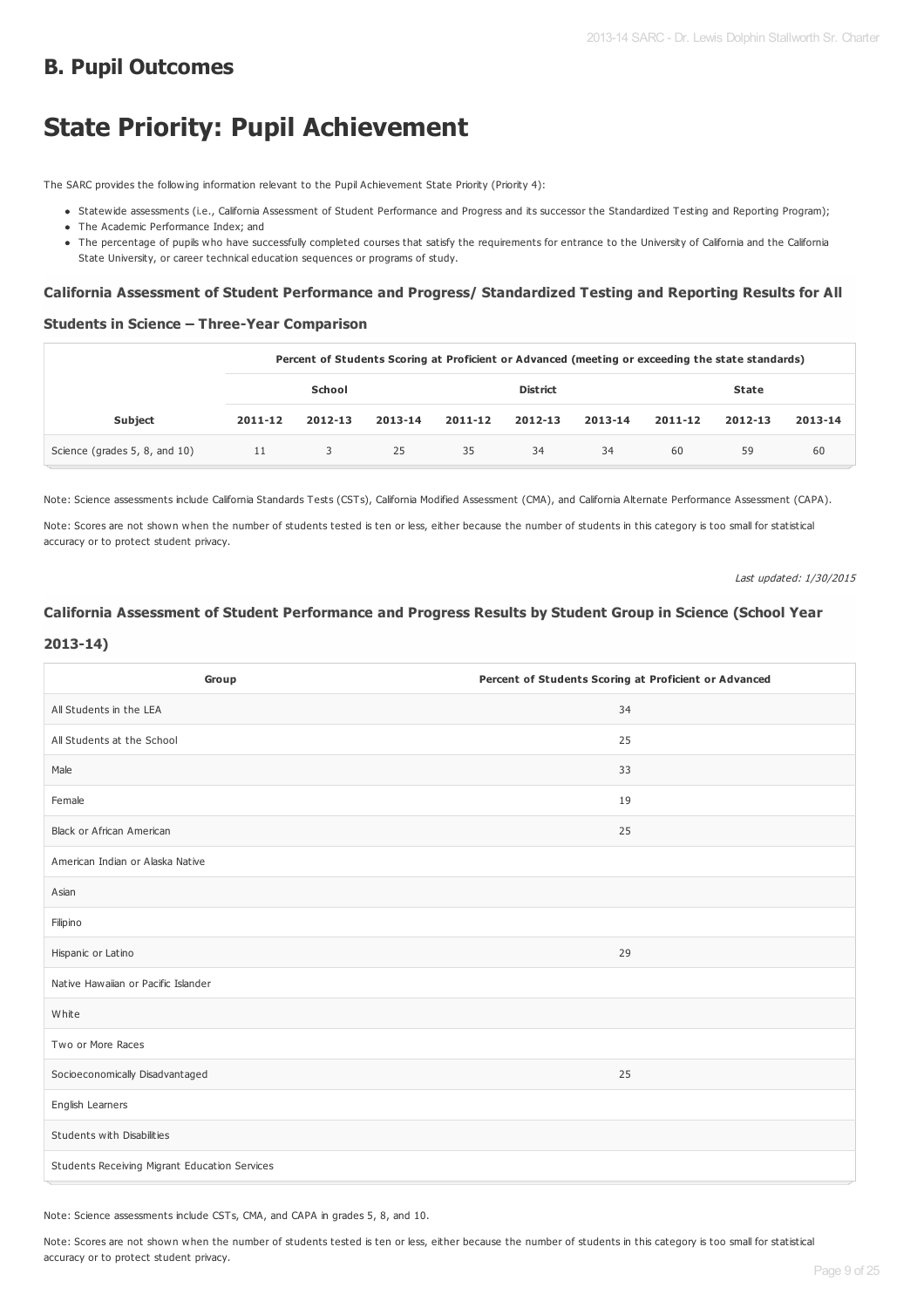### Last updated: 1/30/2015

### **Standardized Testing and Reporting Results for All Students - Three-Year Comparison**

|                               | Percent of Students Scoring at Proficient or Advanced (meeting or exceeding the state standards) |             |         |         |                 |         |         |              |         |
|-------------------------------|--------------------------------------------------------------------------------------------------|-------------|---------|---------|-----------------|---------|---------|--------------|---------|
|                               |                                                                                                  | School      |         |         | <b>District</b> |         |         | <b>State</b> |         |
| <b>Subject</b>                | 2010-11                                                                                          | $2011 - 12$ | 2012-13 | 2010-11 | $2011 - 12$     | 2012-13 | 2010-11 | 2011-12      | 2012-13 |
| English-Language Arts         | 9%                                                                                               | 15%         | 14%     | 36%     | 38%             | 37%     | 54%     | 56%          | 55%     |
| Mathematics                   | 6%                                                                                               | 15%         | 9%      | 34%     | 34%             | 34%     | 49%     | 50%          | 50%     |
| <b>History-Social Science</b> | 5%                                                                                               | 13%         | 10%     | 26%     | 27%             | 27%     | 48%     | 49%          | 49%     |

Note: STAR Program was last administered in 2012–13. Percentages are not calculated when the number of students tested is ten or less, either because the number of students in this category is too small for statistical accuracy or to protect student privacy.

### Last updated: 1/30/2015

## **Academic Performance Index Ranks – Three-Year Comparison**

| <b>API Rank</b> | 2011 | 2012 | 2013 |
|-----------------|------|------|------|
| Statewide       |      |      |      |
| Similar Schools |      |      |      |

Note: For 2014 and subsequent years, the statewide and similar schools ranks will no longer be produced.

Last updated: 1/30/2015

### **Academic Performance Index Growth by Student Group – Three-Year Comparison**

| Group                               | <b>Actual API Change 2011</b> | <b>Actual API Change 2012</b> | <b>Actual API Change 2013</b> |
|-------------------------------------|-------------------------------|-------------------------------|-------------------------------|
| All Students at the School          | 8                             | 77                            | $-20$                         |
| <b>Black or African American</b>    | 17                            |                               |                               |
| American Indian or Alaska Native    |                               |                               |                               |
| Asian                               |                               |                               |                               |
| Filipino                            |                               |                               |                               |
| Hispanic or Latino                  |                               |                               |                               |
| Native Hawaiian or Pacific Islander |                               |                               |                               |
| White                               |                               |                               |                               |
| Two or More Races                   |                               |                               |                               |
| Socioeconomically Disadvantaged     | 3                             |                               |                               |
| English Learners                    |                               |                               |                               |
| Students with Disabilities          |                               |                               |                               |

Note: "N/D" means that no data were available to the CDE or LEA to report. "B" means the school did not have a valid API Base and there is no Growth or target information. "C" means the school had significant demographic changes and there is no Growth or target information.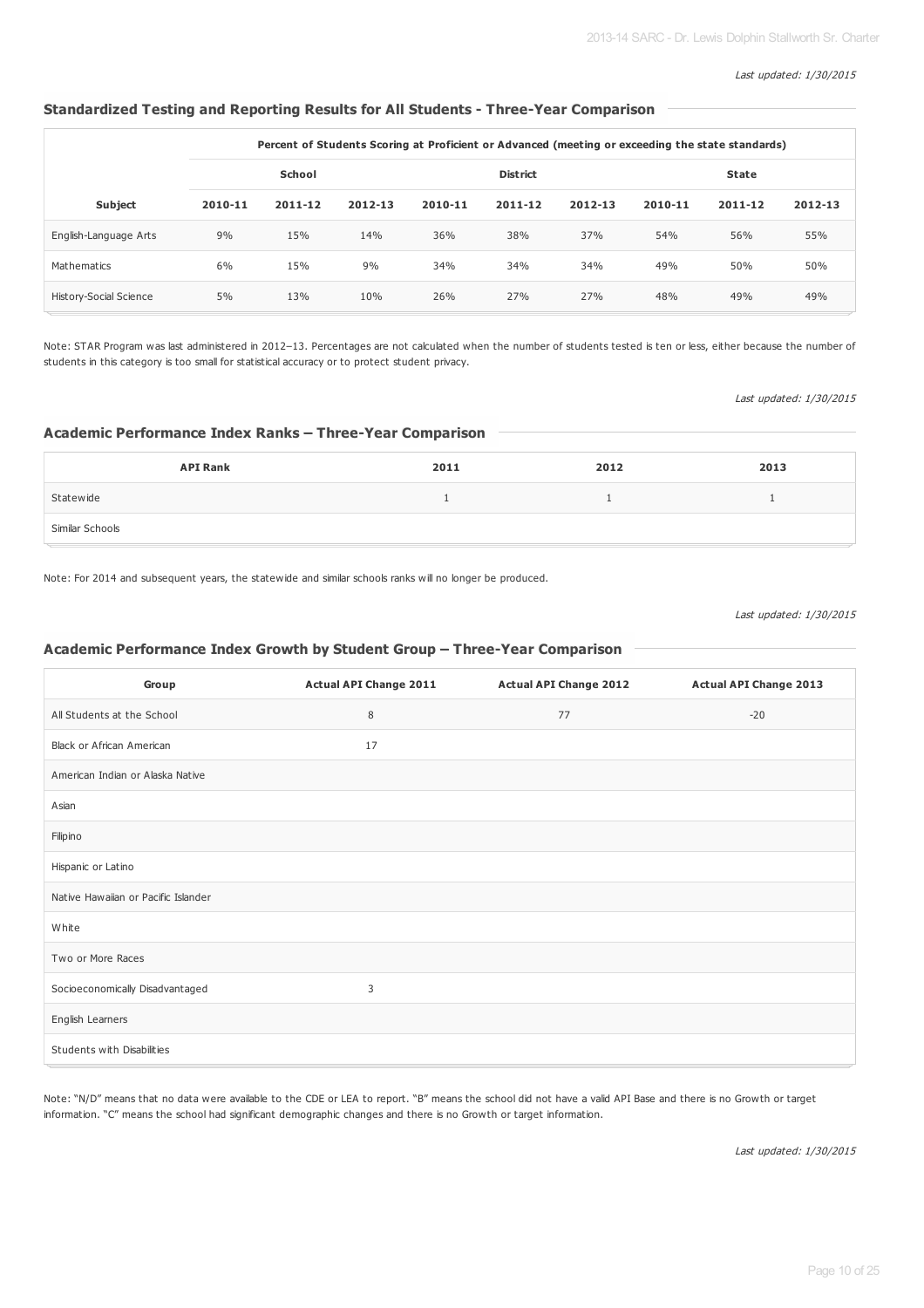# **Career Technical Education Programs (School Year 2013-14)**

For career readiness, Character Education is built in our program called PBIS (Positive Behaviors Intervention System) designed especially for our at risk population of students. Incorporated in their studies they learn team management, conflict resolution, and goal settings for improving work place behaviors, attitudes, acceptance, and accountability.

In addition, the school incorporates a two week program that focuses on various careers using community volunteers to inform students about possible future career choices.

### Last updated: 1/30/2015

### **Career Technical Education Participation (School Year 2013-14)**

| <b>Measure</b>                                                                                                 | <b>CTE Program Participation</b> |
|----------------------------------------------------------------------------------------------------------------|----------------------------------|
| Number of pupils participating in CTE                                                                          |                                  |
| Percent of pupils completing a CTE program and earning a high school diploma                                   | 0.0                              |
| Percent of CTE courses sequenced or articulated between the school and institutions of postsecondary education | 0.0                              |

### Last updated: 1/30/2015

### **Courses for University of California and/or California State University Admission**

| <b>UC/CSU Course Measure</b>                                              | Percent |
|---------------------------------------------------------------------------|---------|
| 2013-14 Students Enrolled in Courses Required for UC/CSU Admission        | 3.4     |
| 2012-13 Graduates Who Completed All Courses Required for UC/CSU Admission | 0.0     |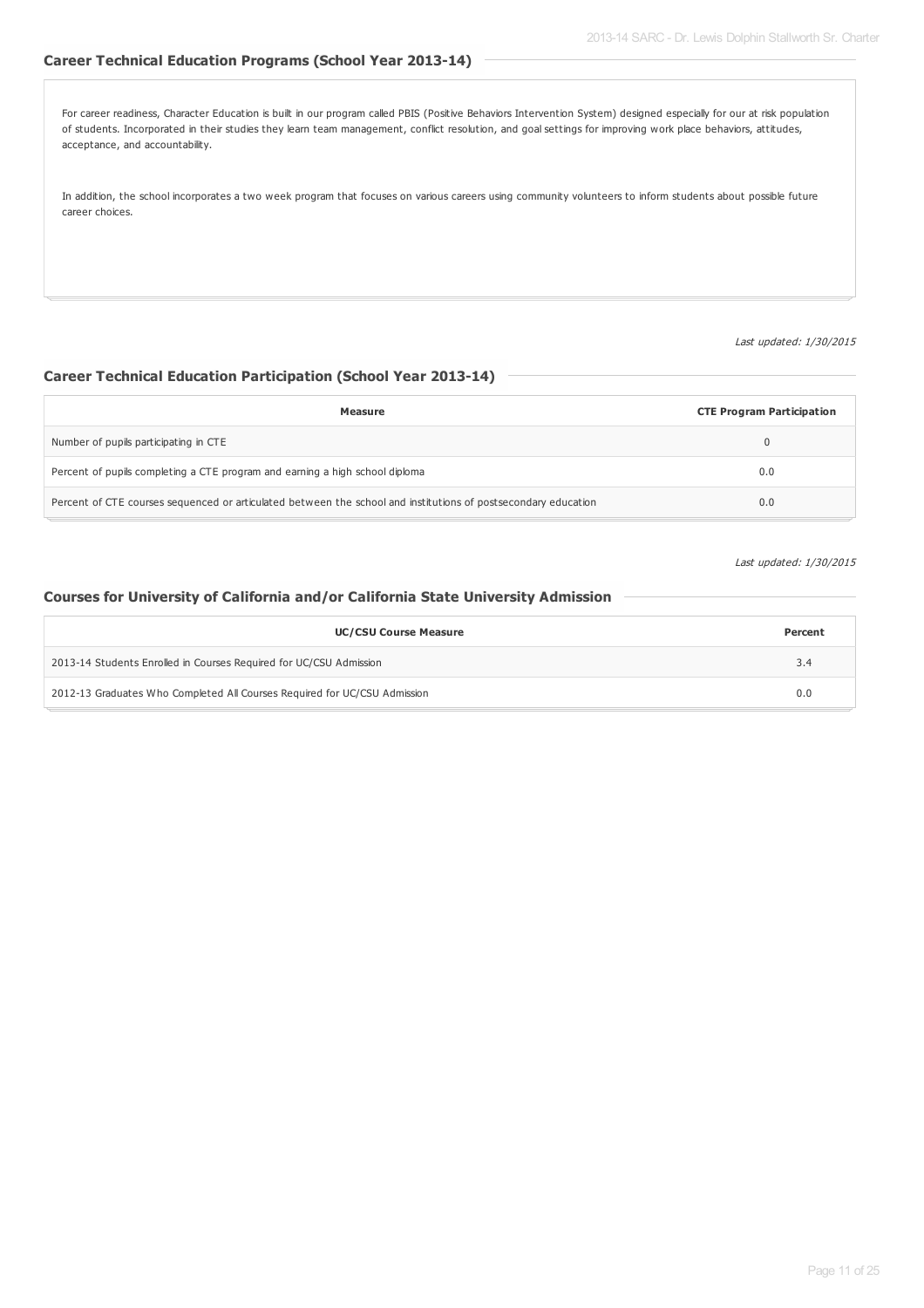# **State Priority: Other Pupil Outcomes**

The SARC provides the following information relevant to the Other Pupil Outcomes State Priority (Priority 8):

Pupil outcomes in the subject areas of English, mathematics, and physical education.

### **California High School Exit Examination Results for All Grade Ten Students – Three-Year Comparison (if**

### **applicable)**

|                       | Percent of Students Scoring at Proficient or Advanced |         |         |         |                 |         |             |         |         |  |
|-----------------------|-------------------------------------------------------|---------|---------|---------|-----------------|---------|-------------|---------|---------|--|
|                       | School                                                |         |         |         | <b>District</b> |         | State       |         |         |  |
| <b>Subject</b>        | 2011-12                                               | 2012-13 | 2013-14 | 2011-12 | $2012 - 13$     | 2013-14 | $2011 - 12$ | 2012-13 | 2013-14 |  |
| English-Language Arts | 0%                                                    | $0\%$   | N/A     | 42%     | 44%             | 35%     | 56%         | 57%     | 56%     |  |
| Mathematics           | 0%                                                    | $0\%$   | N/A     | 46%     | 49%             | 42%     | 58%         | 60%     | 62%     |  |

Note: Percentages are not calculated when the number of students tested is ten or less, either because the number of students in this category is too small for statistical accuracy or to protect student privacy.



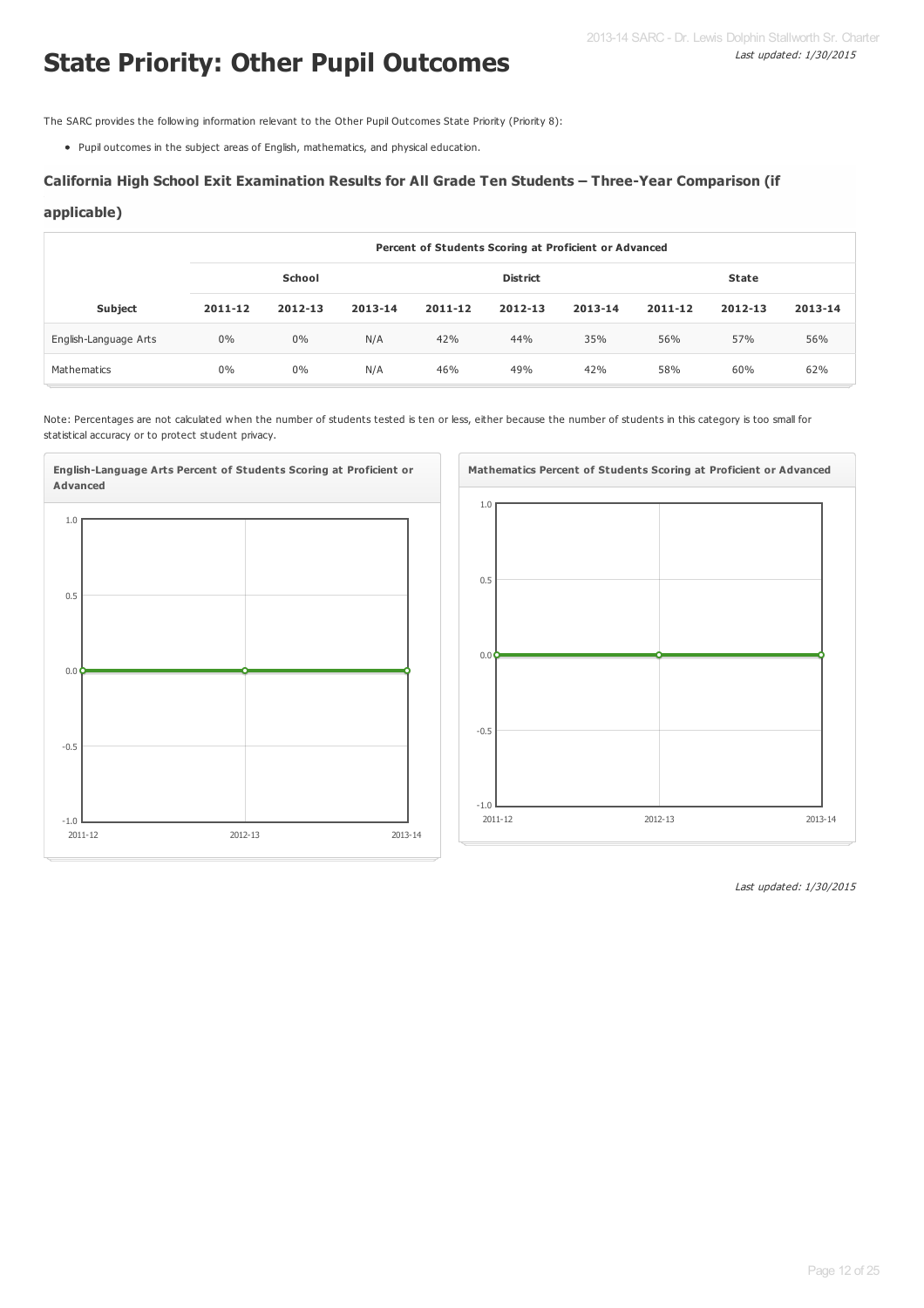### **California High School Exit Examination Grade Ten Results by Student Group (School Year 2013-14) (if**

### **applicable)**

|                                                  |                                         | <b>English-Language Arts</b> |                            | <b>Mathematics</b>                      |                              |                            |  |
|--------------------------------------------------|-----------------------------------------|------------------------------|----------------------------|-----------------------------------------|------------------------------|----------------------------|--|
| Group                                            | <b>Percent Not</b><br><b>Proficient</b> | Percent<br><b>Proficient</b> | Percent<br><b>Advanced</b> | <b>Percent Not</b><br><b>Proficient</b> | Percent<br><b>Proficient</b> | Percent<br><b>Advanced</b> |  |
| All Students in the LEA                          | N/A                                     | N/A                          | N/A                        | N/A                                     | N/A                          | N/A                        |  |
| All Students at the School                       | N/A                                     | N/A                          | N/A                        | N/A                                     | N/A                          | N/A                        |  |
| Male                                             | N/A                                     | N/A                          | N/A                        | N/A                                     | N/A                          | N/A                        |  |
| Female                                           | N/A                                     | N/A                          | N/A                        | N/A                                     | N/A                          | N/A                        |  |
| <b>Black or African American</b>                 | N/A                                     | N/A                          | N/A                        | N/A                                     | N/A                          | N/A                        |  |
| American Indian or Alaska Native                 | N/A                                     | N/A                          | N/A                        | N/A                                     | N/A                          | N/A                        |  |
| Asian                                            | N/A                                     | N/A                          | N/A                        | N/A                                     | N/A                          | N/A                        |  |
| Filipino                                         | N/A                                     | N/A                          | N/A                        | N/A                                     | N/A                          | N/A                        |  |
| Hispanic or Latino                               | N/A                                     | N/A                          | N/A                        | N/A                                     | N/A                          | N/A                        |  |
| Native Hawaiian or Pacific Islander              | N/A                                     | N/A                          | N/A                        | N/A                                     | N/A                          | N/A                        |  |
| White                                            | N/A                                     | N/A                          | N/A                        | N/A                                     | N/A                          | N/A                        |  |
| Two or More Races                                | N/A                                     | N/A                          | N/A                        | N/A                                     | N/A                          | N/A                        |  |
| Socioeconomically Disadvantaged                  | N/A                                     | N/A                          | N/A                        | N/A                                     | N/A                          | N/A                        |  |
| English Learners                                 | N/A                                     | N/A                          | N/A                        | N/A                                     | N/A                          | N/A                        |  |
| Students with Disabilities                       | N/A                                     | N/A                          | N/A                        | N/A                                     | N/A                          | N/A                        |  |
| Students Receiving Migrant Education<br>Services | N/A                                     | N/A                          | N/A                        | N/A                                     | N/A                          | N/A                        |  |

Note: Percentages are not calculated when the number of students tested is ten or less, either because the number of students in this category is too small for statistical accuracy or to protect student privacy.

Last updated: 1/30/2015

### **California Physical Fitness Test Results (School Year 2013-14)**

| <b>Percent of Students Meeting Fitness Standards</b> |                              |                              |                             |  |  |  |  |  |  |
|------------------------------------------------------|------------------------------|------------------------------|-----------------------------|--|--|--|--|--|--|
| Grade level                                          | <b>Four of Six Standards</b> | <b>Five of Six Standards</b> | <b>Six of Six Standards</b> |  |  |  |  |  |  |
|                                                      | 16.7%                        | 16.7%                        | 16.7%                       |  |  |  |  |  |  |
|                                                      | 18.8%                        | 50.0%                        | 12.5%                       |  |  |  |  |  |  |

Note: Percentages are not calculated when the number of students tested is ten or less, either because the number of students in this category is too small for statistical accuracy or to protect student privacy.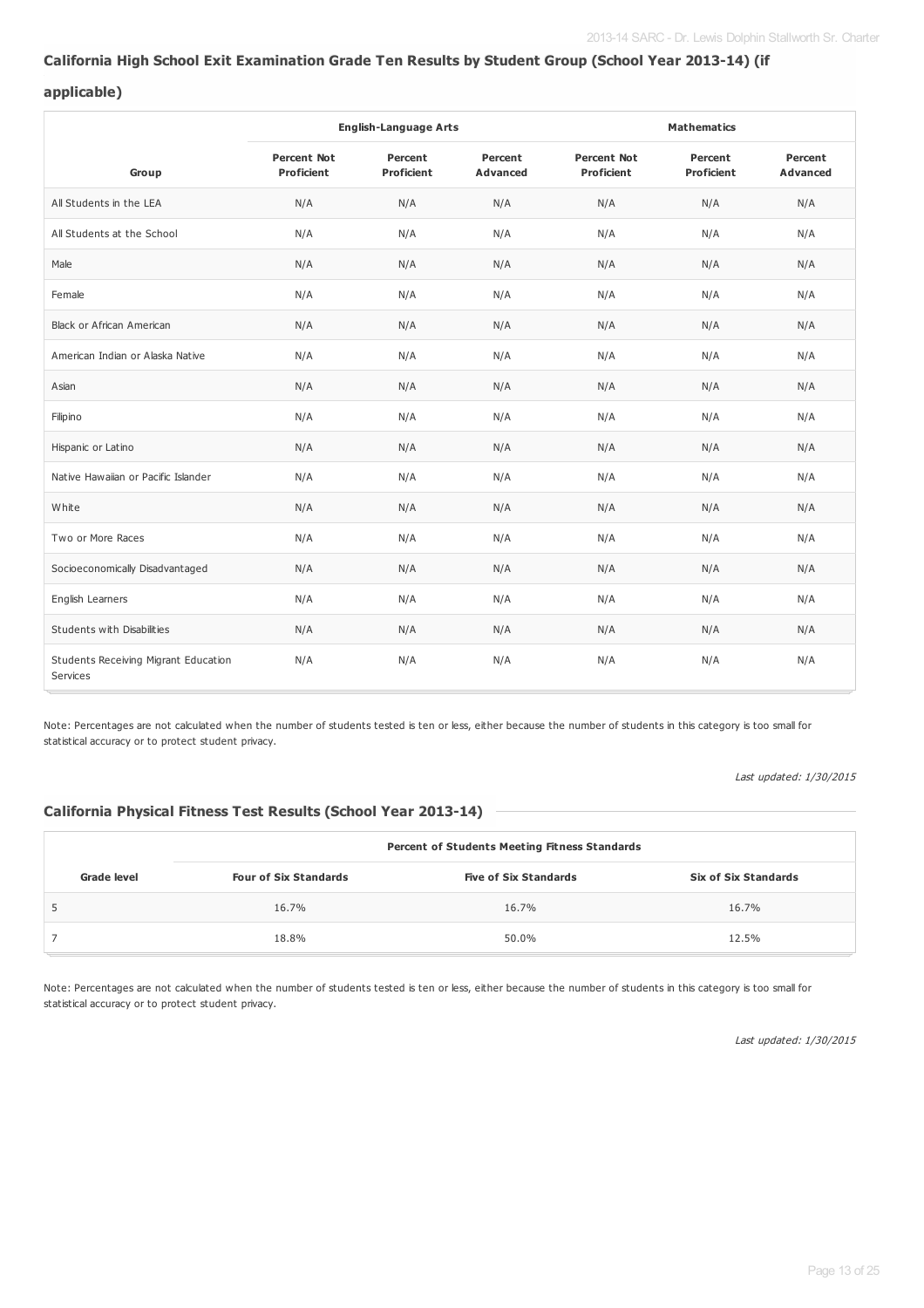# **C. Engagement**

# **State Priority: Parental Involvement**

The SARC provides the following information relevant to the Parental Involvement State Priority (Priority 3):

Efforts the school district makes to seek parent input in making decisions for the school district and each schoolsite.

### **Opportunities for Parental Involvement - Most Recent Year**

Parents should be held responsible for their child's academic, personal growth through contract. In the contract it should be volunteer work with their child's teacher in order to better equip parents on positive growth. Including Parent Teacher Organization (PTO) participation for fundraising, field trips, school events, and participate by helping to provide school supplies.

# **State Priority: Pupil Engagement**

Last updated: 1/30/2015

The SARC provides the following information relevant to the Pupil Engagement State Priority (Priority 5):

- High school dropout rates; and
- High school graduation rates.

### **Dropout Rate and Graduation Rate (Four-Year Cohort Rate)**

|                        | School  |         |         |         | <b>District</b> |         | <b>State</b> |         |         |
|------------------------|---------|---------|---------|---------|-----------------|---------|--------------|---------|---------|
| <b>Indicator</b>       | 2010-11 | 2011-12 | 2012-13 | 2010-11 | 2011-12         | 2012-13 | 2010-11      | 2011-12 | 2012-13 |
| Dropout Rate           | 64.3    | 50.0    | 44.4    | 24.2    | 19.4            | 9.9     | 14.7         | 13.1    | 11.4    |
| <b>Graduation Rate</b> | 21.43   | 25      | 55.56   | 70.99   | 71.09           | 83.09   | 77.14        | 78.87   | 80.44   |

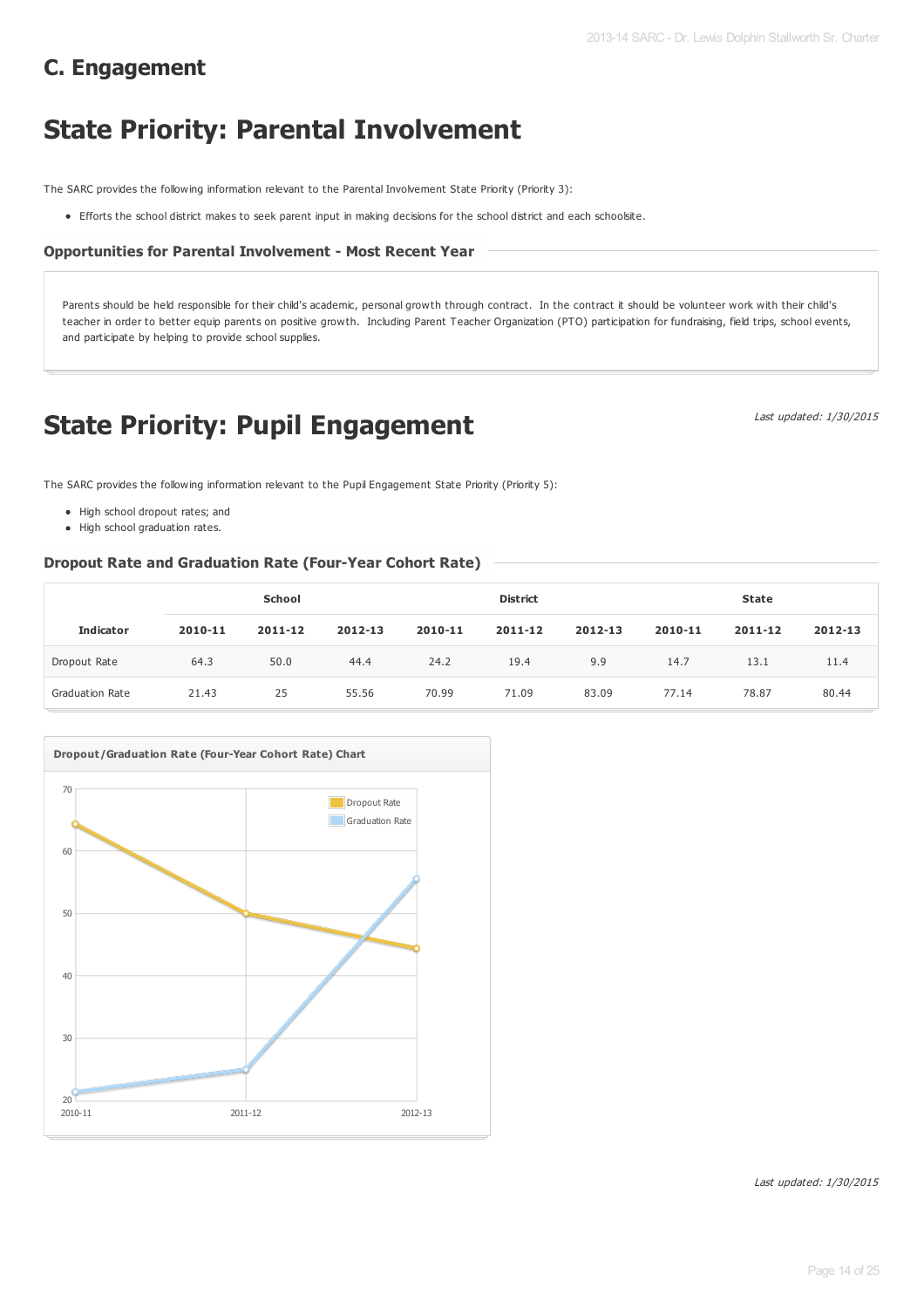# **Completion of High School Graduation Requirements**

|                                     |        | <b>Graduating Class of 2013</b> |              |
|-------------------------------------|--------|---------------------------------|--------------|
| Group                               | School | <b>District</b>                 | <b>State</b> |
| All Students                        | 80     | 85                              | 84           |
| Black or African American           | 85     | 83                              | 75           |
| American Indian or Alaska Native    |        | 83                              | 77           |
| Asian                               |        | 91                              | 92           |
| Filipino                            |        | 96                              | 92           |
| Hispanic or Latino                  | 100    | 84                              | 80           |
| Native Hawaiian or Pacific Islander |        | 100                             | 84           |
| White                               |        | 77                              | 90           |
| Two or More Races                   | 50     | 62                              | 89           |
| Socioeconomically Disadvantaged     | 66     | 82                              | 82           |
| English Learners                    | 100    | 73                              | 53           |
| Students with Disabilities          | 100    | 66                              | 60           |

L.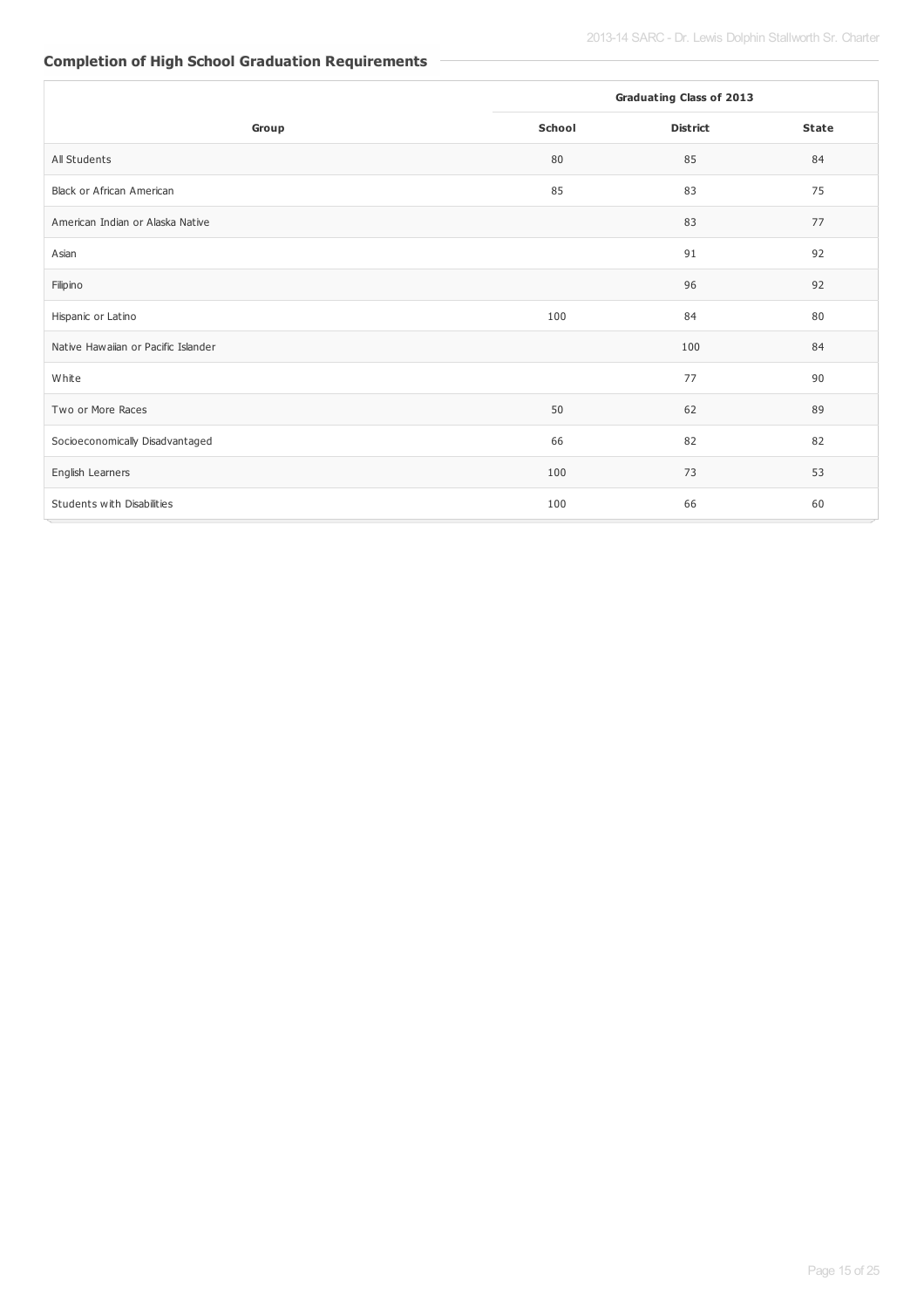# **State Priority: School Climate**

The SARC provides the following information relevant to the School Climate State Priority (Priority 6):

- Pupil suspension rates:
- Pupil expulsion rates; and
- Other local measures on the sense of safety.

### **Suspensions and Expulsions**

|             | School  |         |         |         | <b>District</b> |         | <b>State</b> |         |         |  |
|-------------|---------|---------|---------|---------|-----------------|---------|--------------|---------|---------|--|
| Rate        | 2011-12 | 2012-13 | 2013-14 | 2011-12 | 2012-13         | 2013-14 | 2011-12      | 2012-13 | 2013-14 |  |
| Suspensions | 9.20    | 14.60   | 20.00   | 5.20    | 11.00           | 10.10   | 5.70         | 5.10    | 4.40    |  |
| Expulsions  | 0.00    | 0.40    | 0.00    | 0.10    | 0.00            | 0.10    | 0.10         | 0.10    | 0.10    |  |





### Last updated: 1/30/2015

### **School Safety Plan - Most Recent Year**

We have prepared the school safety plan to provide a framework in which the school can plan and perform its respective emergency functions during school crisis situations. It was further designed to assist the staff in following safety procedures with the greatest possible speed and safety. Regardless of the prescribed procedures, training, and instruction, we acknowledge that the sound judgment of the Administration and staff is an integral part of safety management.

The Safety Plan was updated July, 2014. Staff training occurred during the week of July 21, 2014 - July 25, 2014. Each teacher implements the plans in their individual classrooms. New emergency exit plans were re-designed and posted throughout the entire school.

Key elements in the safety plan are as follows:

- Safety Prepared Charts in All Classrooms
- Introduction and Statement of Commitment
- Response to Any Emergency
- Emergency Alert System
- Guidelines for Pupil Release in Classroom
- General Staff Responsibility for All Emergencies
- Warning and Notification
	- o Fire
	- o Severe Weather/Earthquakes
	- o Bomb Treat/Weapon
	- o Accident/Physical Injury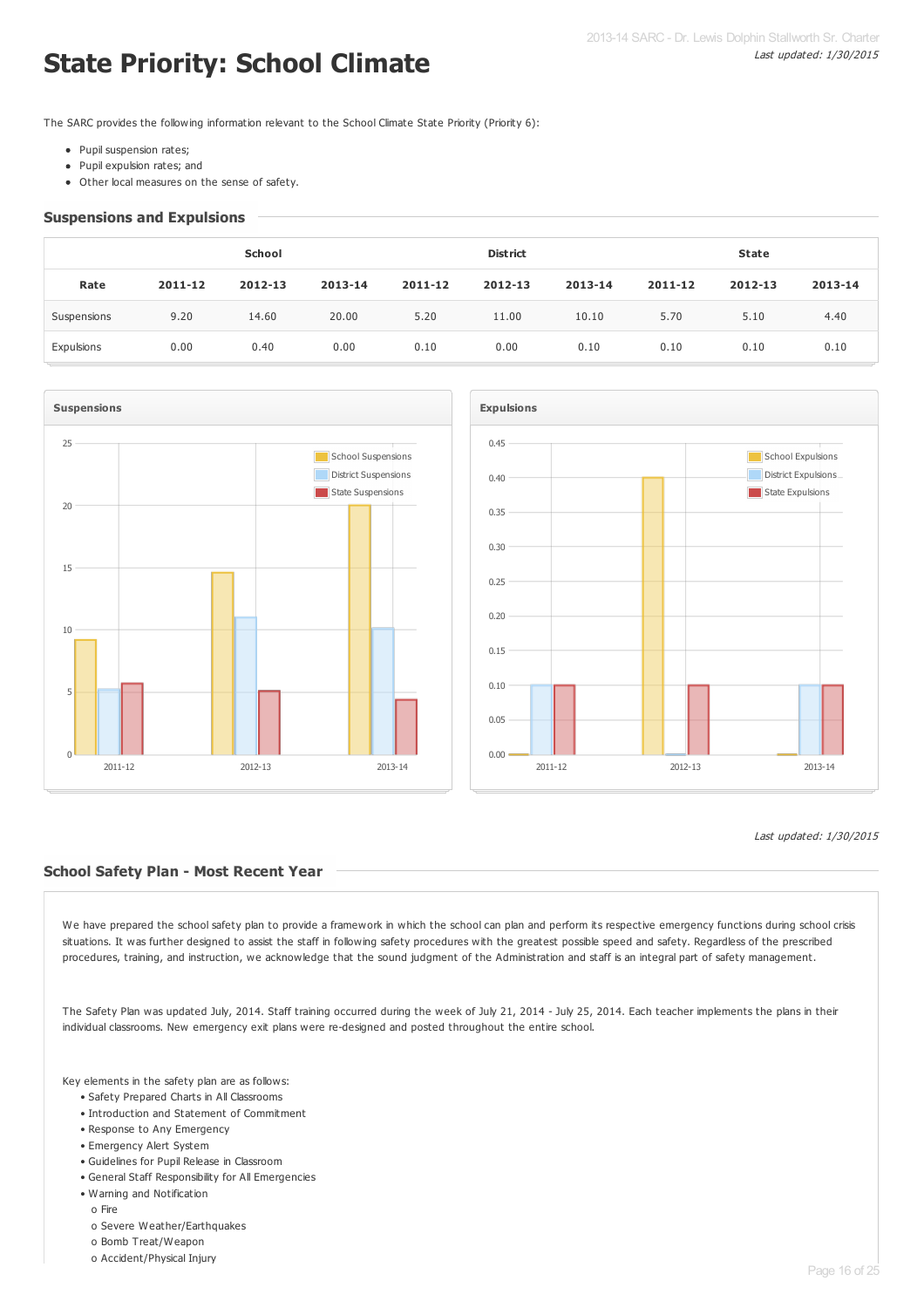o Evacuate Building

o Internal Disaster o Intruder/Hostage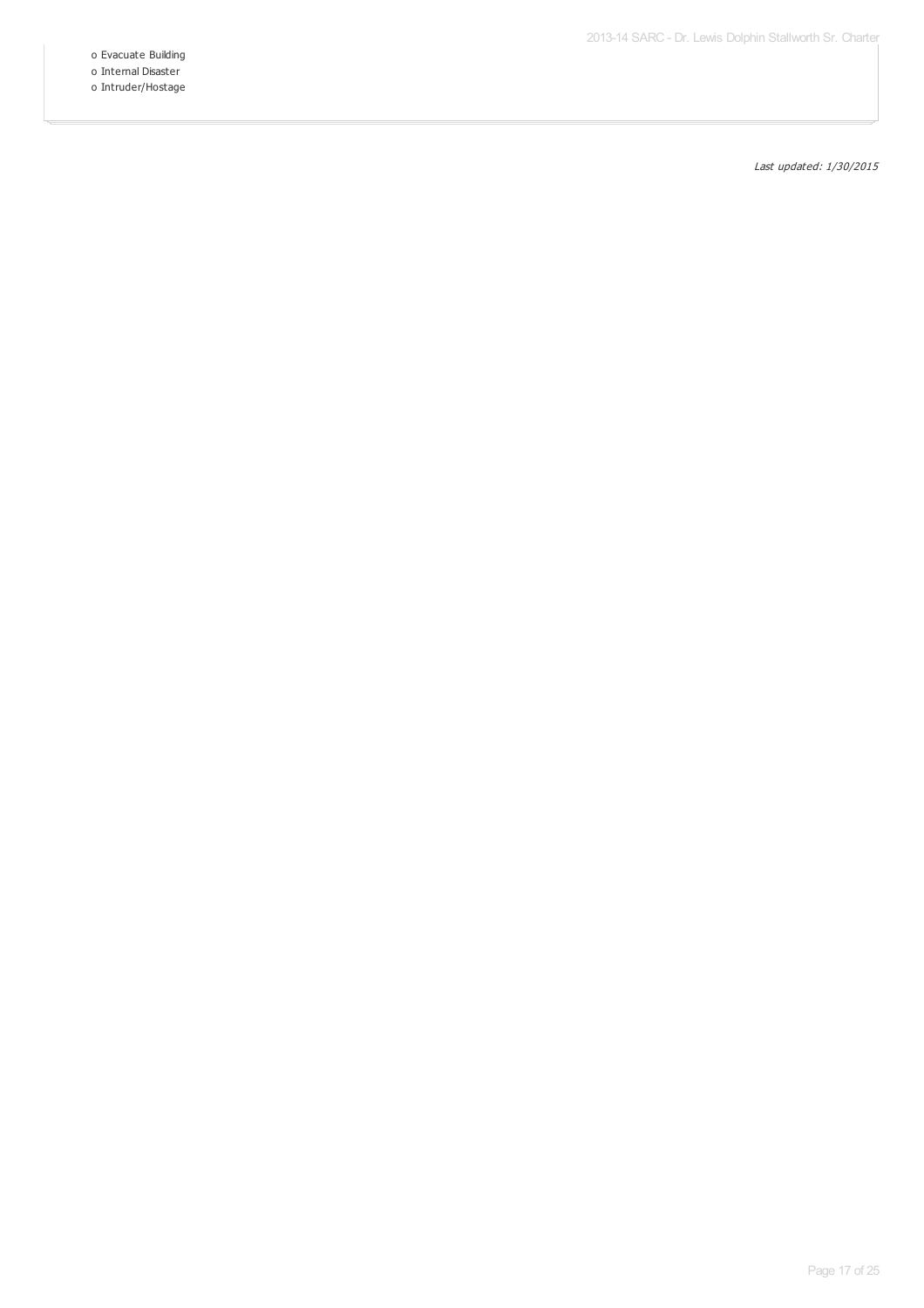# **D. Other SARC Information**

The information in this section is required to be in the SARC but is not included in the state priorities for LCFF.

### **Adequate Yearly Progress Overall and by Criteria (School Year 2013-14)**

| <b>AYP Criteria</b>                            | School | <b>District</b> |
|------------------------------------------------|--------|-----------------|
| Made AYP Overall                               | N/A    | N/A             |
| Met Participation Rate - English-Language Arts | N/A    | N/A             |
| Met Participation Rate - Mathematics           | N/A    | N/A             |
| Met Percent Proficient - English-Language Arts | N/A    | N/A             |
| Met Percent Proficient - Mathematics           | N/A    | N/A             |
| Met Graduation Rate                            | N/A    | N/A             |

### Last updated: 1/30/2015

# **Federal Intervention Program (School Year 2014-15)**

| <b>Indicator</b>                                    | School    | <b>District</b> |
|-----------------------------------------------------|-----------|-----------------|
| Program Improvement Status                          | In PI     | In PI           |
| First Year of Program Improvement                   | 2010-2011 | 2004-2005       |
| Year in Program Improvement *                       | Year 3    | Year 3          |
| Number of Schools Currently in Program Improvement  | N/A       | 51              |
| Percent of Schools Currently in Program Improvement | N/A       | 87.9%           |

### Note: Cells with NA values do not require data.

\* DW (determination waiver) indicates that the PI status of the school was carried over from the prior year in accordance with the flexibility granted through the federal waiver process.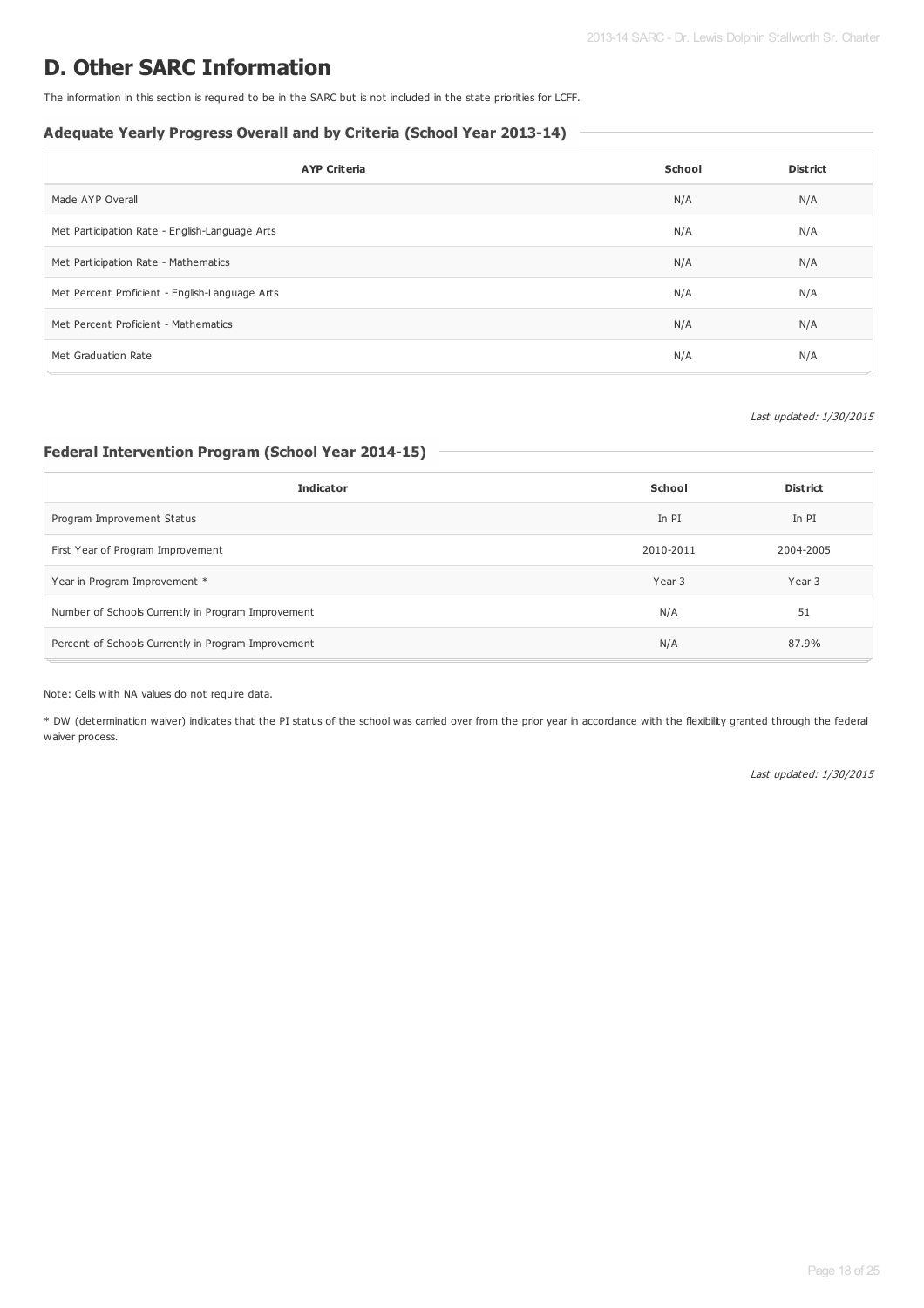# **Average Class Size and Class Size Distribution (Elementary)**

| 2011-12            |      |                |                     |                |      | 2012-13             |              |  |                                                                                             | 2013-14 |               |  |  |
|--------------------|------|----------------|---------------------|----------------|------|---------------------|--------------|--|---------------------------------------------------------------------------------------------|---------|---------------|--|--|
|                    |      |                | Number of Classes * |                |      | Number of Classes * |              |  | Number of Classes *                                                                         |         |               |  |  |
| <b>Grade Level</b> |      |                |                     |                |      |                     |              |  | Average Class Size 1-20 21-32 33+ Average Class Size 1-20 21-32 33+ Average Class Size 1-20 |         | $21-32$ $33+$ |  |  |
| K                  | 13.0 | $\overline{2}$ | $\overline{0}$      | $\overline{0}$ | 22.0 |                     | $\mathbf{1}$ |  | 21.0                                                                                        |         | 5             |  |  |
| 1                  | 11.0 | 1              | $\mathbf 0$         | $\overline{0}$ | 14.0 | $\mathbf{1}$        | $\mathbf{1}$ |  | 16.0                                                                                        | 5       |               |  |  |
| 2                  | 4.0  | 1              | $\mathsf 0$         | $\mathbf 0$    | 16.0 | $\mathbf{1}$        |              |  | 28.0                                                                                        |         | 5             |  |  |
| 3                  | 1.0  | $\mathbf{1}$   | $\mathbf 0$         | $\mathbf 0$    | 16.0 | $\mathbf{1}$        |              |  | 22.0                                                                                        |         | 6             |  |  |
| $\overline{4}$     |      |                |                     |                | 9.0  | $\mathbf{1}$        |              |  | 14.0                                                                                        | 6       |               |  |  |
| 5                  | 5.0  | 1              | $\overline{0}$      | $\mathbf 0$    | 19.0 | 1                   |              |  | 11.0                                                                                        | 6       |               |  |  |
| 6                  |      |                |                     |                | 9.0  | $\mathbf{1}$        |              |  | 17.0                                                                                        | 6       |               |  |  |
| Other              | 3.0  | $\mathbf{1}$   | $\mathbf 0$         | $\mathbf 0$    |      |                     |              |  |                                                                                             |         |               |  |  |

\* Number of classes indicates how many classes fall into each size category (a range of total students per class).

Last updated: 1/30/2015

### **Average Class Size and Class Size Distribution (Secondary)**

| 2011-12        |      |                |                     | 2012-13        |      |                     | 2013-14 |  |                                                                                                       |   |  |  |
|----------------|------|----------------|---------------------|----------------|------|---------------------|---------|--|-------------------------------------------------------------------------------------------------------|---|--|--|
|                |      |                | Number of Classes * |                |      | Number of Classes * |         |  | Number of Classes *                                                                                   |   |  |  |
| <b>Subject</b> |      |                |                     |                |      |                     |         |  | Average Class Size 1-22 23-32 33+ Average Class Size 1-22 23-32 33+ Average Class Size 1-22 23-32 33+ |   |  |  |
| English        | 11.3 | 3              | $\overline{0}$      | $\mathbf 0$    | 9.0  | 7                   |         |  | 18.0                                                                                                  | 2 |  |  |
| Mathematics    | 6.3  | 3              | $\overline{0}$      | $\mathbf 0$    | 9.0  | 5                   |         |  | 14.0                                                                                                  | 2 |  |  |
| Science        | 10.7 | 3              | $\overline{0}$      | $\mathbf 0$    | 8.0  | 6                   |         |  | 14.0                                                                                                  | 2 |  |  |
| Social Science | 0.0  | $\overline{0}$ | $\overline{0}$      | $\overline{0}$ | 11.0 | 5                   |         |  | 14.0                                                                                                  | 2 |  |  |

\* Number of classes indicates how many classrooms fall into each size category (a range of total students per classroom). At the secondary school level, this information is reported by subject area rather than grade level.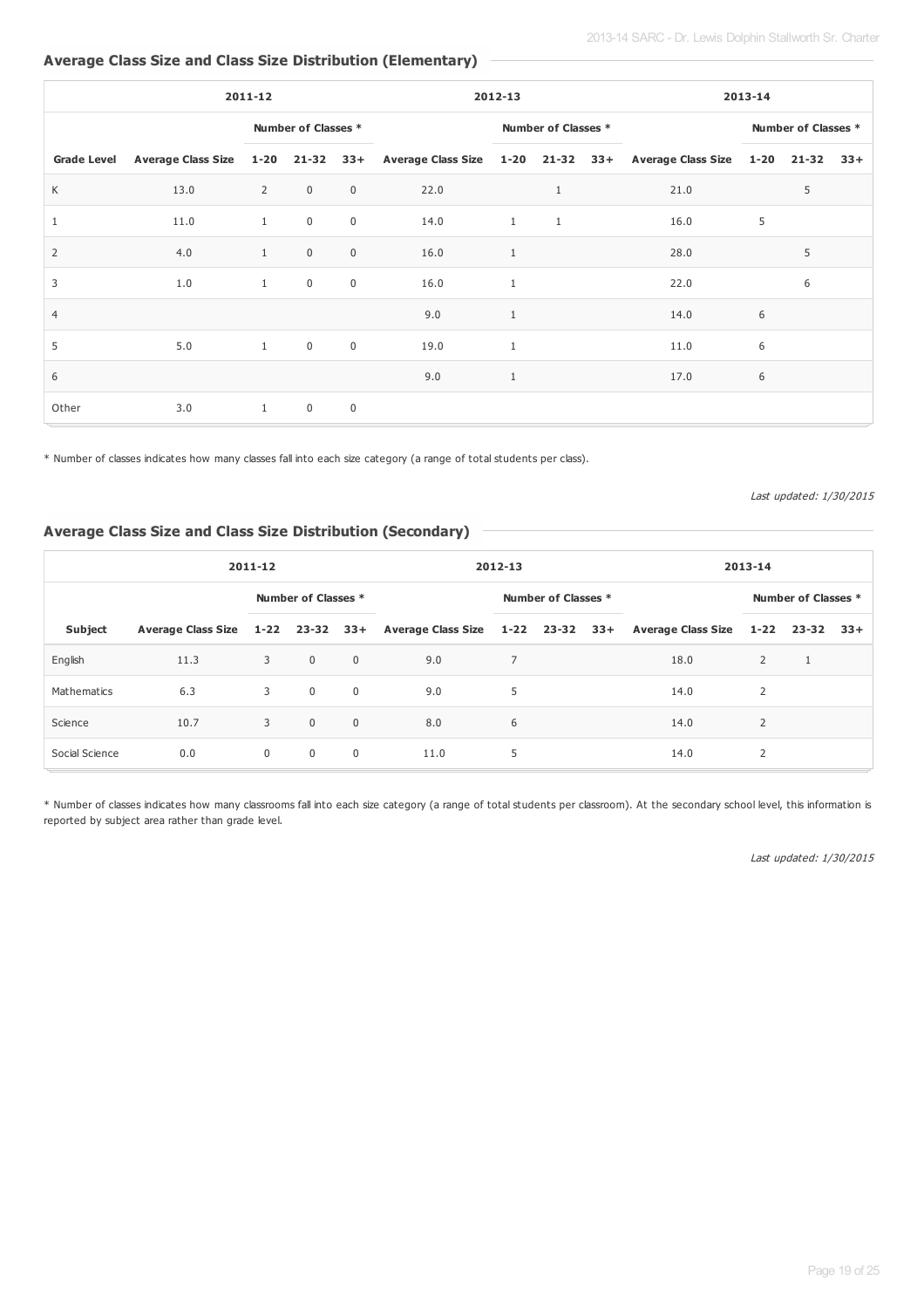# **Academic Counselors and Other Support Staff (School Year 2013-14)**

| <b>Title</b>                                        | Number of FTE* Assigned to School | Average Number of Students per Academic Counselor |
|-----------------------------------------------------|-----------------------------------|---------------------------------------------------|
| Academic Counselor                                  | 1.0                               | 0.0                                               |
| Counselor (Social/Behavioral or Career Development) | 0.6                               | N/A                                               |
| Library Media Teacher (librarian)                   | 0.0                               | N/A                                               |
| Library Media Services Staff (paraprofessional)     | 0.0                               | N/A                                               |
| Psychologist                                        | 0.0                               | N/A                                               |
| Social Worker                                       | 0.0                               | N/A                                               |
| Nurse                                               | 0.0                               | N/A                                               |
| Speech/Language/Hearing Specialist                  | 0.0                               | N/A                                               |
| Resource Specialist (non-teaching)                  | 0.0                               | N/A                                               |
| Other                                               | 0.0                               | N/A                                               |

Note: Cells with N/A values do not require data.

\* One Full Time Equivalent (FTE) equals one staff member working full time; one FTE could also represent two staff members who each work 50 percent of full time.

Last updated: 1/30/2015

## **Expenditures Per Pupil and School Site Teacher Salaries (Fiscal Year 2012-13)**

|                                                  |                                        | <b>Expenditures Per</b>                                    |                               |                                  |  |  |
|--------------------------------------------------|----------------------------------------|------------------------------------------------------------|-------------------------------|----------------------------------|--|--|
| Level                                            | <b>Total Expenditures Per</b><br>Pupil | <b>Expenditures Per Pupil</b><br>(Supplemental/Restricted) | Pupil<br>(Basic/Unrestricted) | <b>Average Teacher</b><br>Salary |  |  |
| School Site                                      | \$8,398                                | \$1,970                                                    | \$6,428                       | \$38,000                         |  |  |
| District                                         | N/A                                    | N/A                                                        | \$9,501                       | \$61,189                         |  |  |
| Percent Difference - School Site and<br>District | N/A                                    | N/A                                                        | 0.94%                         | 1.61%                            |  |  |
| State                                            | N/A                                    | N/A                                                        | \$4,690                       | \$70,720                         |  |  |
| Percent Difference - School Site and State       | N/A                                    | N/A                                                        | 0.56%                         | 1.87%                            |  |  |

Note: Cells with N/A values do not require data.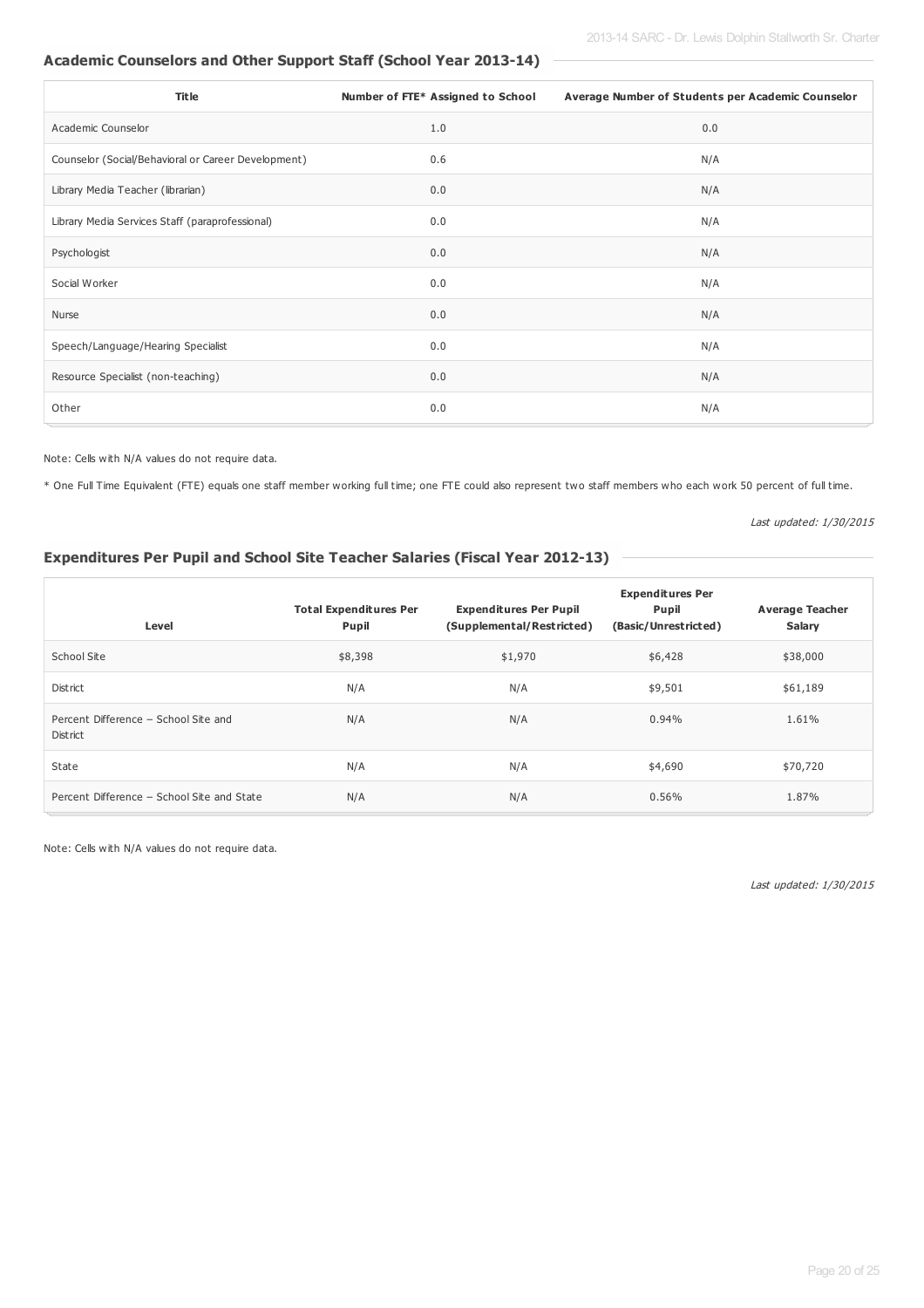#### **Program Overview**

When developing the program, there were many factors to consider: students' needs, the community, the climate of the school, teacher turn-over rate, parent satisfaction, and student's perceived safety. The best possible disposition to improving outcomes is by creating a school-wide "Response to Intervention" (RTI) program based of the "Professional Learning Community" (PLC) concept. "The professional learning community model flows from the assumption that the core mission of formal education is not simply to ensure that students are taught but to ensure that they learn. This simple shift from a focus on teaching to a focus on learning—has profound implications for schools (Dufour)." See information below.

The **Pyramid of Learning** implements a set of problem solving strategies and processes used to build upon the school's existing strengths. Embedded within the curriculum is a school-wide Positive Behavioral Intervention Support (PBIS) system, which has characteristics that overlap with other initiatives designed to enhance the PLC concept. For example, a shared vision and values that lead to a collective commitment of school staff, which is expressed in day-to-day practices that encourage actively sought solutions; openness to new ideas; working teams cooperate to achieve common goals; encouragement of experimentation as an opportunity to learn; continuous improvement based on evaluation of outcomes; and reflection in order to study the operation and impacts of actions taken while aggressive, unsafe behaviors are discouraged. We emphasize respect, responsibility, reflection, cooperation, and other highly valued character traits, which are taught, encouraged, and practiced. We believe that this combination of schools of thought maximizes the teaching and learning of reading, writing, and math needed to develop critical thinking skills.

There are many core characteristics of the PLC including collective team work in which the responsibility for student learning are extensively shared, <sup>a</sup> focus onreflective inquiry, emphasis on improving student learning, shared values and norms, and development of common practices. Dufour & Eaker (1998) and Levine & Shapiro (2004) in Education for All.

### **Tier I**

It is estimated that the first tier reach 80% of the population with a curriculum designed to meet the challenges of the Common Core State Standards (CCSS). Our

curriculum materials are more digitally interactive with an adequate amount of online resources adaptable to the revisions of the Common Core Standards. Formative

and summative assessment are embedded within the materials alongside the school-wide benchmarks (what the students should know at grade level) so that teachers

focus on student learning, which allows students the opportunity to use what they have learned in new situations or new texts so that they transfer and apply their

understanding. The reading materials make it easy to differentiate, manage groups, and personalize instruction, while the math material combines a comprehensive math

curriculum, powerful best practices in teaching, and easy to use technology for personalized instruction that effectively addresses the students' specific needs

#### **Reading, Writing, and Math**

K-5 EnVision Math K-6 Reading Street:

A strong research base program that is authored by the nation's top math experts and educators. EnVision Math is centered on interactive, visual learning and differentiated instruction to address the specific needs of all students who are either on-level, struggling or gifted and talented in math. English Language Learners (ELL) are challenged to master math and other subject content at the same time becoming proficient in English. Our programs are design to reach the various ability levels of the student population.

This program features instructional resources that nurture a love of reading with awarding-winning literature that balance fiction and non-fiction text. It is designed to build literacy skills as well as meet the challenges of the CCSS to guide students through complex texts. It is built with writing lessons to connect to the reading and show what they know. Reading Street provides ELL intervention. Students are motivated to learning with engaging, interactive resources that lays the foundation for college and career readiness.

6th-8th Digits 6th-8th Prentice Hall Literature:

This program, like no other, is designed for middle grades for the purpose of streamlining instruction through point-of-need resources that are intuitive for teachers, designed to optimize effective time on task, and allow teachers to address the individual needs of every student—in and out of class. Digits offers standardized test practices appropriate to the state's assessment and is capable of re-aligning to changes in the state. It has easy to use technology with a variety of tools to accommodate all the learning styles in a classroom.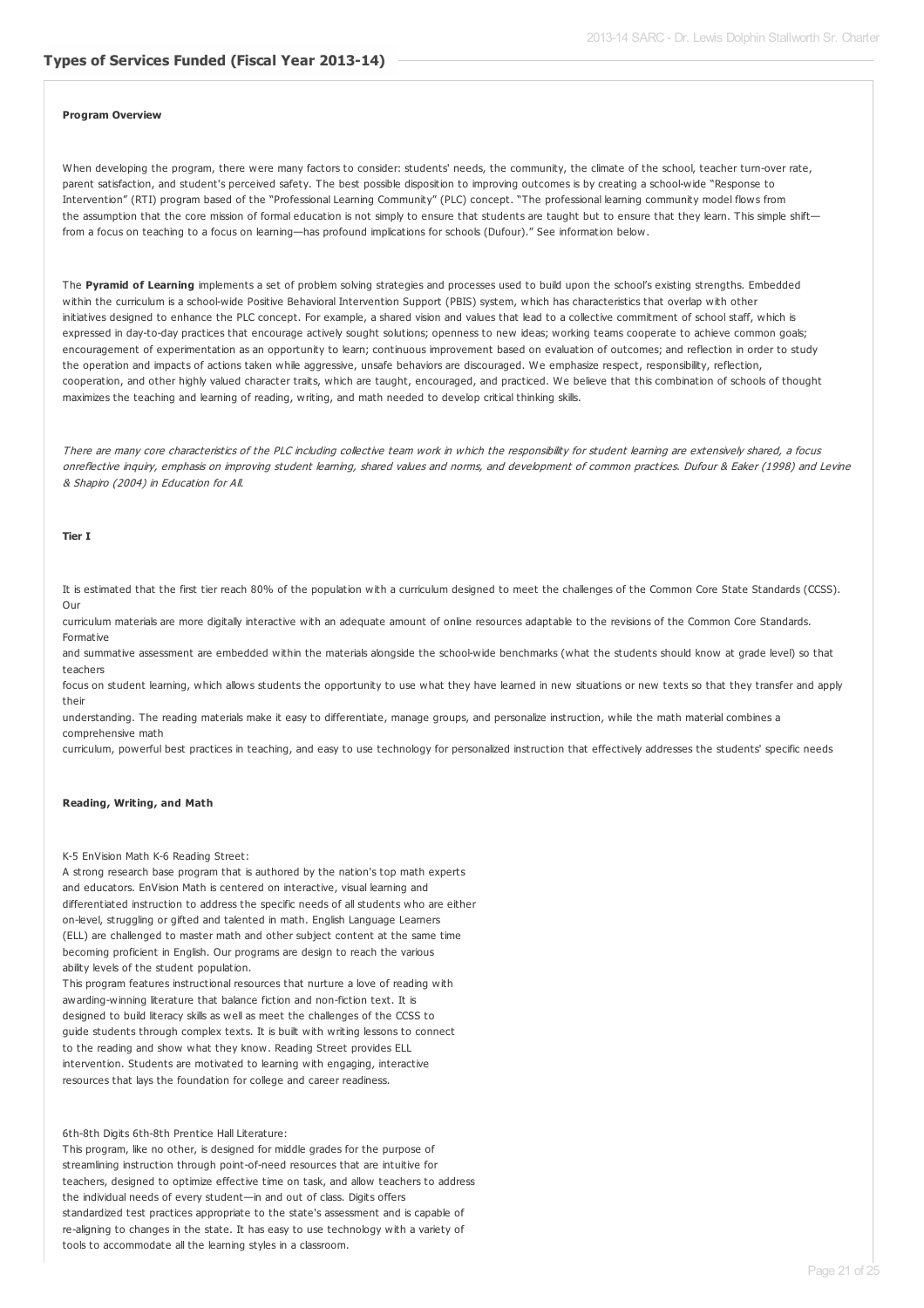SS: Teaches History

#### Science: Teaches Scientific Thought

A comprehensive literacy program designed to bridge together the CCSS and researched base best practices to provide an array of instructional resources. This program has everything needed to provide differentiated instruction combined with progress monitoring. Today's students experience media messages in countless ways—from feature films to the Internet to handheld devices. But students often lack the tools they need to evaluate the information in those messages.

Prentice Hall literacy program helps students analyze and make sense of the media they see every day. Aligned to the program is a teacher-led writing workshop component designed to relate writing to text and build critical thinking.

PBIS: Positive Behavioral Intervention program teaches student social skills at the beginning of each day geared to create a culture of respect. MAP: Measures Academic Progress (MAP) an internal assessment tool that diagnoses and measures learning, which provides detailed, actionable data that determines where

each child is on their unique learning path.

HW: Home-work (HW) program is a component of the After-School program designed to provide on-campus assistance with assigned home work for 80% of the population.

SuccessMaker: An Electronic Tutor for personalized instruction for all students scheduled throughout the academic day to enhance reading, math, and critical thinking skills.

### **Tier II**

**Targeted Intervention** is the second tier of the program designed for an estimated 15% of students who are struggling with either learning deficits or behavioral hindrances. At this level students are provided with support in small groups inside or outside the classrooms under the teacher or educational leader's directions to allow for assistance with areas of need using instruments such as an electronic instruction program, tutors, counselors, or resource specialists.

This tier also allows for more targeted yet positive focus for enhancing the culture, which includes a leadership component implemented for specific groups. The leadership component is designed to empower students to recognize their intrinsic abilities to lead in all areas of their life. Leadership development training helps students connect with the essence of their unique gifts and talents by recognizing and embracing strengths while breaking free from the barriers of self-imposed limits. The main purpose of this program is to prepare students for the next phase in their journey towards being college and careers ready.

Another initiative that enhances this level is the extra-curricular activities designed specifically for interest groups. Students who have various activities interest are encouraged to vote and or design clubs of interest. We aim to implement student led activities of interest whether it be sports, clubs, or research.

SuccessMaker: A highly interactive instructional software program that provide students with adaptive personalized paths towards the mastery of reading and math. Its game-like format has many activities to challenge and motivate learners; yet it

keeps track of what the student learns and sets goals for where the student needs to be performing. Tutors: Targeted groups of students needing extra assistance with core subjects are assigned tutors.

Counselors: Targeted groups of students needing extra assistance with behavioral issues are assigned to counselors who work with the students and teacher to modify behavior.

Resource Specialist: The resource teacher's works with students who are referred by parents or teachers in student study groups to determine learning issues and needed modifications.

Leadership: 7th/8th grade are scheduled in leadership courses to enhance self-discipline, personal abilities, creativity and school spirit. The 5th/6th grade junior leadership courses are a pre-requisite to the leadership program.

Activities: Extra-curricular activities such as Flag Football, Soccer, Basketball, Indoor Tennis, Chess, and Cheer leading promote school spirit.

### **Tier III**

At this level of students needing **Intensive** supports, we have implemented a 3rd tier that promotes the success of students whose learning have been impacted by learning/behavioural deficits on several areas of development and who require intense and frequent supports to optimize their learning achievement. At this level, we reach-out to an estimated 5% of the population.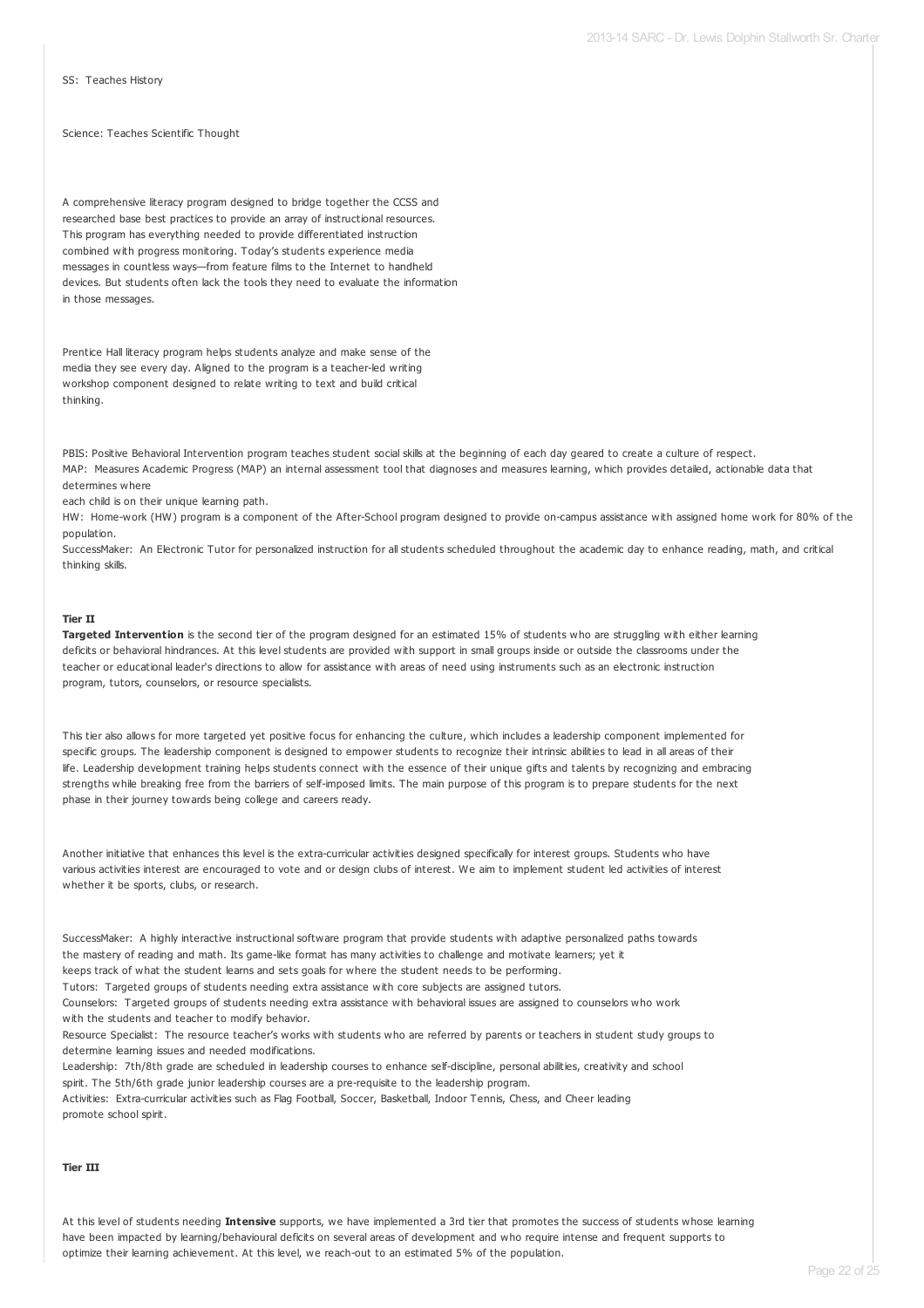### **What do intensive supports include?**

• professional services from speech and language pathologists, psychologists, occupational therapists, social workers, etc.;

- extra help from student support teachers;
- medical or community-based services/referrals; and,
- assistive technologies such as computer software or hardware

Last updated: 1/30/2015

## **Teacher and Administrative Salaries (Fiscal Year 2012-13)**

| Category                                      | <b>District Amount</b> | <b>State Average For Districts In Same Category</b> |
|-----------------------------------------------|------------------------|-----------------------------------------------------|
| Beginning Teacher Salary                      | \$39,408               | \$41,761                                            |
| Mid-Range Teacher Salary                      | \$59,951               | \$66,895                                            |
| Highest Teacher Salary                        | \$75,526               | \$86,565                                            |
| Average Principal Salary (Elementary)         | \$104,770              | \$108,011                                           |
| Average Principal Salary (Middle)             | \$00                   | \$113,058                                           |
| Average Principal Salary (High)               | \$111,283              | \$123,217                                           |
| Superintendent Salary                         | \$225,000              | \$227,183                                           |
| Percent of Budget for Teacher Salaries        | 36.0%                  | 38.0%                                               |
| Percent of Budget for Administrative Salaries | 5.0%                   | 5.0%                                                |

For detailed information on salaries, see the CDE Certificated Salaries & Benefits Web page at <http://www.cde.ca.gov/ds/fd/cs/> .



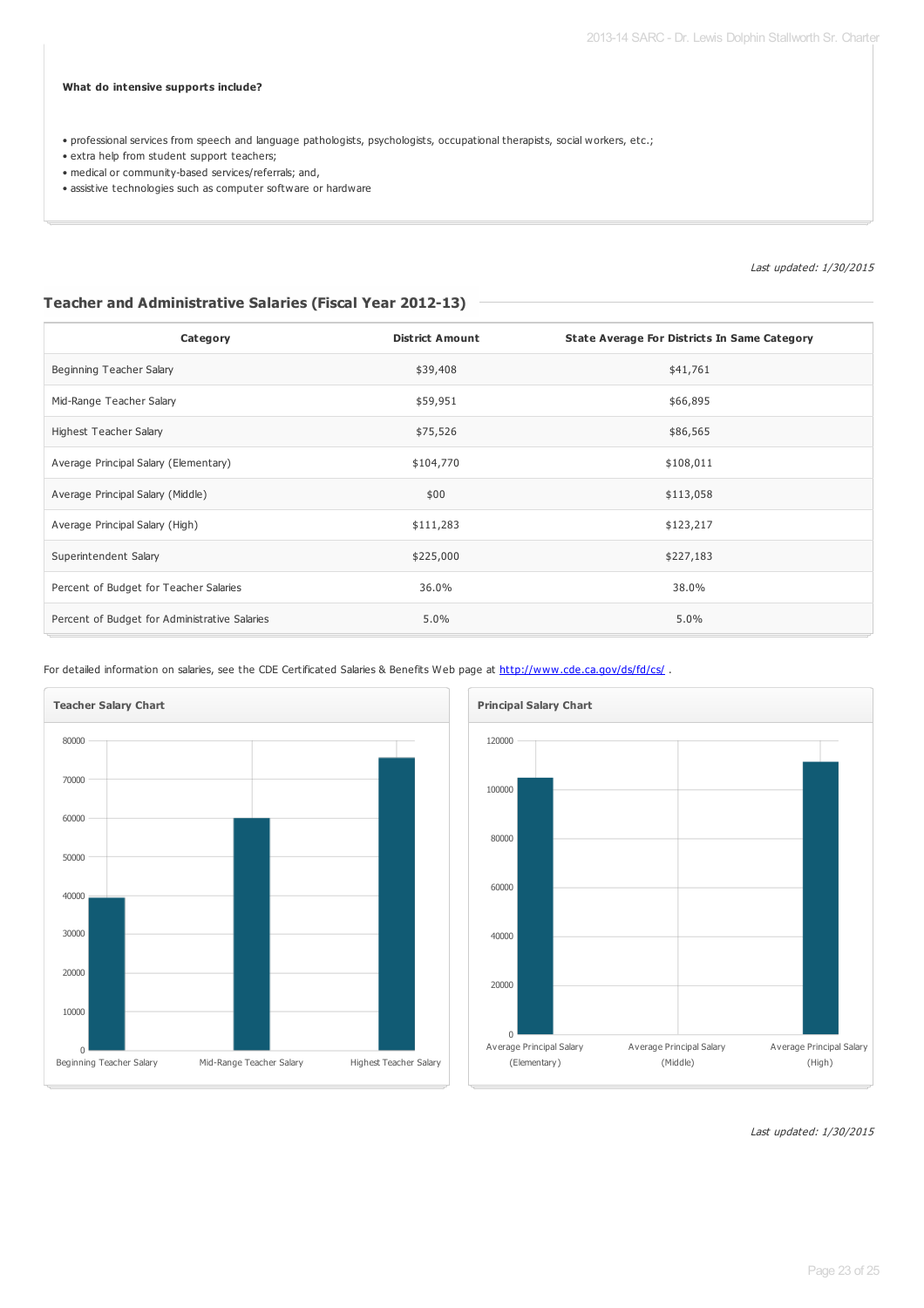### **Advanced Placement Courses (School Year 2013-14)**

| Subject                  | Number of AP Courses Offered* | <b>Percent of Students In AP Courses</b> |
|--------------------------|-------------------------------|------------------------------------------|
| Computer Science         | $\mathbf 0$                   | N/A                                      |
| English                  | $\mathbf 0$                   | N/A                                      |
| Fine and Performing Arts | $\mathbf 0$                   | N/A                                      |
| Foreign Language         | 0                             | N/A                                      |
| Mathematics              | $\mathbf 0$                   | N/A                                      |
| Science                  | 0                             | N/A                                      |
| Social Science           | $\mathbf 0$                   | N/A                                      |
| All Courses              | 0                             | 0.0                                      |

Note: Cells with N/A values do not require data.

\*Where there are student course enrollments.

Last updated: 1/30/2015

### **Professional Development – Most Recent Three Years**

The primary focus areas for staff development is designed for the academic success of the students' achievement. Staff development specifically focuses on best practices to improve student reading and mathematical outcomes. Problem-solving strategies based on best practices are implemented based on data from student reading and mathematical performance. In addition to improving the culture of the school, with behavioral best practices and strategies for school safety. The systems for measurement is taken from the Measures of Academic Progress (MAP), SuccessMaker, and teacher assessments to drive staff content selection.

The content selection for staff development is used for teaching skills, knowledge, and competencies needed for staff to perform their specific duties. Staff members collaborate to share knowledge and develop strategies that will result in best practices for teaching and instructions. Through professional collaboration rubrics are also developed by staff to ensure that teachers utilize a common system for measurement and a framework that aligns to Common Core Standards. The collaborative component provides support and motivation to inaugurate each staff member in the Professional Learning Community (PLC) concept.

Staff learns to work together to set yearly goals, quarterly goals, monthly goals, and weekly goals as well as track performance in the areas of academic progress, program effectiveness, and instructional performance to ensure the elimination of educational barriers using a Specific Measureable Attainable Realistic and Timebound (SMART) goals templates. The school encourages stakeholder participation in the decision-making to advance a shared vision and values that lead to a collective commitment of responsibility, which is expressed in the,: work-in-process, day-to-day practices that encourages actively sought solutions; openness to new ideas; working teams to cooperate to achieve common goals; support and encouragement to experiment as an opportunity to learn; data focus to evaluate outcomes; and reflection in order to understand the operations and methods for actions.

Number of days for the most recent three years: 2011-2012 ~ 16 days 2012-2013 ~ 23 days 2014-2015 ~ 20 days

Professional development is delivered in after school workshops and after school teacher meetings. Weekly teacher teams meet to work on SMART goals to create specific goals to meet the individual needs of our students.

Teachers have a two-week training on the concept of SMART goals for lesson planning and tracking performance before school session begins. Professional training is delivered to provide teachers with a wide range of strategies for assessment, differentiated instructions, supplemental instructions, technical support, and curriculum resources.

New teachers must choose a mentor teacher, one with experience and expertise in best teaching practices, assessing students, collecting data, and classroom management. New teachers meet with their mentor monthly for professional reflection, professional support, and collaboration. Teacher-principal meetings occur weekly to ensure that teachers implement differentiated instructions, assess student performance, and provide supplemental instructions to enhance core curriculum. Teacher-principal meeting entails collaboration of student data allowing for review of current data regarding student current academic level.